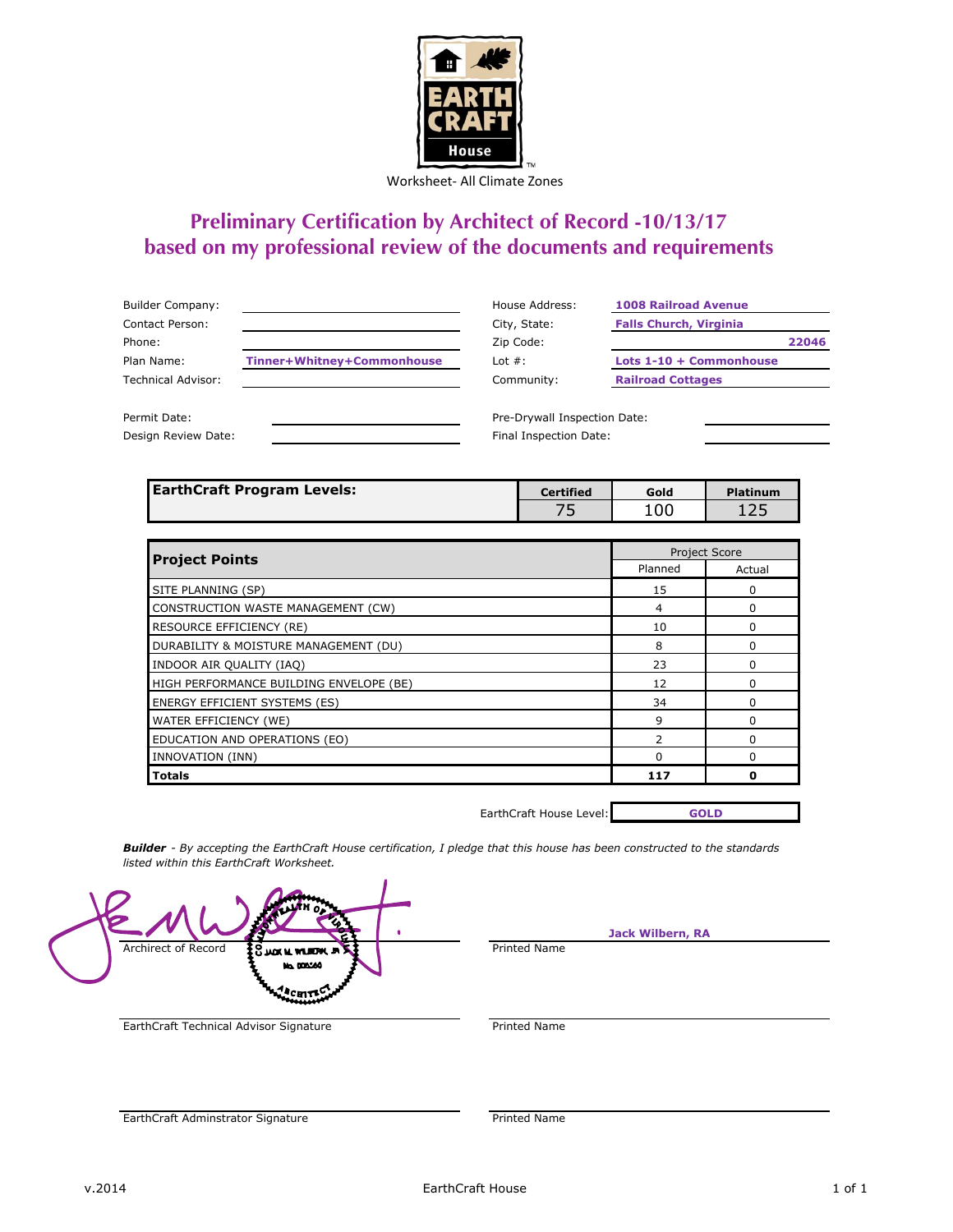|                   | 1008 Railroad Ave Most recently updated version: 09/04/15                                                                 |                          | Points Planned         | Status         | Notes                                                                                                                | <b>Responsible Party</b> |
|-------------------|---------------------------------------------------------------------------------------------------------------------------|--------------------------|------------------------|----------------|----------------------------------------------------------------------------------------------------------------------|--------------------------|
|                   | <b>SITE PLANNING (SP)</b>                                                                                                 |                          |                        |                |                                                                                                                      |                          |
|                   | <b>SP 1: SITE SELECTION</b>                                                                                               |                          |                        |                |                                                                                                                      |                          |
| <b>OPTIONAL</b>   |                                                                                                                           |                          |                        |                |                                                                                                                      |                          |
| SP 1.0            | Type of site                                                                                                              |                          | Select all that apply: |                |                                                                                                                      | Site/Civil               |
|                   | 1. Previously developed site                                                                                              | $\mathbf{1}$             |                        |                |                                                                                                                      | Site/Civil               |
|                   | 2.<br>Infill site                                                                                                         | 2                        |                        |                |                                                                                                                      | Site/Civil               |
| SP 1.1            | Lot size $\leq 1/4$ acre                                                                                                  | $1\,$                    |                        |                |                                                                                                                      | Site/Civil               |
| SP 1.2            | Located within a community that provides municipal recycling pick-up or within 10 miles of a recycling<br>center drop-off | $\mathbf{1}$             |                        |                |                                                                                                                      | Site/Civil               |
| SP 2: SITE DESIGN |                                                                                                                           |                          |                        |                |                                                                                                                      |                          |
| <b>OPTIONAL</b>   |                                                                                                                           |                          |                        |                |                                                                                                                      |                          |
| SP 2.0            | Connectivity                                                                                                              |                          | Select all that apply: |                | <u> 1999 - 1999 - 1999 - 1999 - 1999 - 1999 - 1999 - 1999 - 1999 - 1999 - 1999 - 1999 - 1999 - 1999 - 1999 - 199</u> | Site/Civil               |
|                   | Walking distance to bus line $(\leq 1/4$ mile)<br>1.                                                                      | 3                        |                        |                |                                                                                                                      | Site/Civil               |
|                   | 2.<br>Walking distance to rail/rapid transit $($ $\leq$ 1/2 mile)                                                         | $\overline{4}$           |                        |                |                                                                                                                      | Site/Civil               |
|                   | Biking distance to bike path $(\leq 1/2$ mile)<br>з.                                                                      | 2                        | $\overline{z}$         |                |                                                                                                                      | Site/Civil               |
|                   | 4.<br>Walking distance to public openspace or greenspace $\geq$ 3/4 acre in size ( $\leq$ 1/4 mile)                       | $\overline{2}$           |                        |                |                                                                                                                      | Site/Civil               |
|                   | 5.<br>Walking distance to 4 or more mixed uses $(\leq 1/4$ mile)                                                          | $\overline{4}$           |                        |                |                                                                                                                      | Site/Civil               |
| SP 2.1            | Permanent stormwater control                                                                                              |                          | Select one             |                |                                                                                                                      | Site/Civil               |
|                   | ≥25% of onsite impervious surface areas<br>А.                                                                             | 2                        |                        |                |                                                                                                                      | Site/Civil               |
|                   | ≥75% of onsite impervious surface areas<br>в.                                                                             | 5                        |                        |                |                                                                                                                      | Site/Civil               |
|                   | SP 3: SITE PREPARATION AND PRESERVATION MEASURES                                                                          |                          |                        |                |                                                                                                                      |                          |
| <b>REQUIRED</b>   |                                                                                                                           |                          |                        |                |                                                                                                                      |                          |
| SP 3.0            | Workshop on erosion and sediment control (site super w/current certification)                                             | $\overline{\phantom{a}}$ |                        |                |                                                                                                                      | <b>Site Super</b>        |
| SP 3.1            | Site assessment identifying all greenspace features                                                                       | $\sim$                   |                        |                |                                                                                                                      | Site/Civil               |
| SP <sub>3.2</sub> | Erosion and sedimentation control plan with implementation                                                                | $\sim$                   |                        |                |                                                                                                                      | Site/Civil               |
| SP 3.3            | Do not install invasive plant species                                                                                     | ÷.                       |                        |                |                                                                                                                      | Landscaping              |
| <b>OPTIONAL</b>   |                                                                                                                           |                          |                        |                |                                                                                                                      |                          |
| SP 3.4            | Design and implement tree protection plan                                                                                 | $\overline{\mathbf{3}}$  | 3                      |                |                                                                                                                      | Site Super               |
| SP 3.5            | Leave ≥25% of site undisturbed                                                                                            | $\overline{2}$           |                        |                |                                                                                                                      | Site Super               |
| SP 3.6            | Mill cleared logs                                                                                                         | -1                       |                        |                |                                                                                                                      | Landscaping              |
| SP 3.7            | Grind stumps and limbs for mulch                                                                                          | $\,$ 1 $\,$              |                        |                |                                                                                                                      | Site/Civil               |
| SP 3.8            | Remove 100% of invasive plants from 100% of site                                                                          | 2                        | $\overline{2}$         |                |                                                                                                                      | Landscaping              |
| SP 3.9            | Tree planting (36" total caliper of trees per acre; trees $\geq$ 2" diameter)                                             | 2                        | $\overline{z}$         |                |                                                                                                                      | Landscaping              |
| SP 3.10           | Certified wildlife habitat (development or lot)                                                                           | 2                        |                        |                |                                                                                                                      | Landscaping              |
| SP 3.11           | Home built within EarthCraft Community                                                                                    | 5                        | -5                     |                |                                                                                                                      | Site/Civil               |
|                   | <b>SITE PLANNING TOTAL</b>                                                                                                |                          | 15                     | 0              |                                                                                                                      |                          |
|                   |                                                                                                                           |                          |                        |                |                                                                                                                      |                          |
|                   | <b>CONSTRUCTION WASTE MANAGEMENT (CW)</b>                                                                                 |                          |                        |                |                                                                                                                      |                          |
| <b>REQUIRED</b>   |                                                                                                                           |                          |                        |                |                                                                                                                      |                          |
| CW 1.0            | No construction materials burned or buried on site                                                                        | i.                       |                        |                |                                                                                                                      | Site Super               |
| $CW$ 1.1          | Proper cleaning and disposal of paint supplies                                                                            | $\sim$                   |                        |                |                                                                                                                      | Drywall/Paint            |
| <b>OPTIONAL</b>   |                                                                                                                           |                          |                        |                |                                                                                                                      |                          |
| <b>CW 1.2</b>     | Infill or previously developed lot building deconstruction with ≥25% material re-use on site                              |                          |                        |                |                                                                                                                      | Site Super               |
|                   |                                                                                                                           | $\overline{2}$           |                        |                |                                                                                                                      |                          |
| CW 1.3            | Post waste management plan and divert ≥75% from landfill                                                                  |                          | Select all that apply: |                | ister som staden som staden som staden som staden som staden som side super                                          |                          |
|                   | Wood<br>1.                                                                                                                | 2                        |                        |                |                                                                                                                      | Site Super               |
|                   | Cardboard<br>2.                                                                                                           | $\overline{z}$           | $\overline{2}$         |                |                                                                                                                      | Site Super               |
|                   | з.<br>Metal                                                                                                               | 2                        |                        |                |                                                                                                                      | Site Super               |
|                   | Drywall (recycle or grind and spread on site)<br>4.                                                                       | $\overline{\mathbf{3}}$  |                        |                |                                                                                                                      | Site Super               |
|                   | 5.<br>Plastics                                                                                                            | $\mathbf{1}$             |                        |                |                                                                                                                      | Site Super               |
|                   | <b>CONSTRUCTION WASTE TOTAL</b>                                                                                           |                          | $\overline{4}$         | $\overline{0}$ |                                                                                                                      |                          |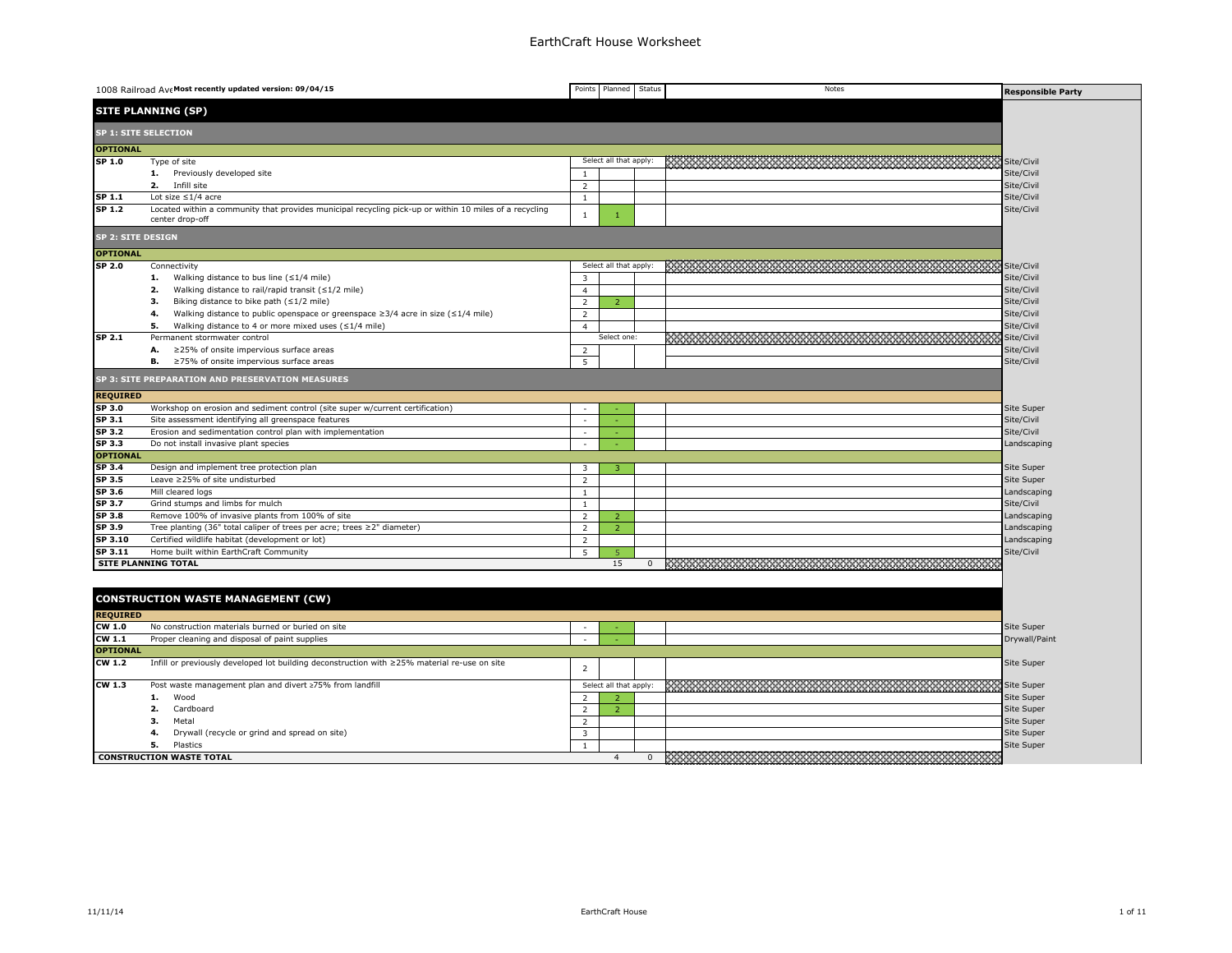|                 | 1008 Railroad Ave Most recently updated version: 09/04/15                                                               |                | Points Planned         | <b>Status</b> | Notes                                                          | <b>Responsible Party</b>     |
|-----------------|-------------------------------------------------------------------------------------------------------------------------|----------------|------------------------|---------------|----------------------------------------------------------------|------------------------------|
|                 |                                                                                                                         |                |                        |               |                                                                |                              |
|                 | <b>RESOURCE EFFICIENCY (RE)</b>                                                                                         |                |                        |               |                                                                |                              |
|                 |                                                                                                                         |                |                        |               |                                                                |                              |
|                 | <b>RE 1: RESOURCE EFFICIENT DESIGN</b>                                                                                  |                |                        |               |                                                                |                              |
| <b>REQUIRED</b> |                                                                                                                         |                |                        |               |                                                                |                              |
| <b>RE 1.0</b>   | Minimum stud spacing: 16" centers for 2x4 walls and 2x6 walls                                                           | $\sim$         | $\sim$                 |               |                                                                | Framer                       |
|                 | <b>REQUIRED AT GOLD, OPTIONAL AT CERTIFIED</b>                                                                          |                |                        |               |                                                                |                              |
| <b>RE 1.1</b>   | Advanced framing                                                                                                        |                | Select all that apply: |               |                                                                | Framer                       |
|                 | 1. 2-stud corners at all locations                                                                                      | 2              |                        |               |                                                                | Framer                       |
|                 | Ladder T-walls at all locations<br>2.                                                                                   | 3              |                        |               |                                                                | Framer                       |
| <b>OPTIONAL</b> |                                                                                                                         |                |                        |               |                                                                |                              |
| <b>RE 1.2</b>   | Site framing plan with precut framing package                                                                           | $\mathcal{L}$  |                        |               |                                                                | Framer                       |
| <b>RE 1.3</b>   | Floor joists centers at (all floors)                                                                                    |                | Select one:            |               | 5333333333 <u>33333333333333</u>                               | Framer                       |
|                 | A. 24"                                                                                                                  | 3              |                        |               |                                                                | Framer                       |
|                 | <b>B.</b> 19.2"                                                                                                         | $\overline{1}$ |                        |               |                                                                | Framer                       |
| <b>RE 1.4</b>   | Wall spacing at 24" centers for non-load bearing 2x4 walls                                                              | $\overline{2}$ |                        |               |                                                                | Framer                       |
| <b>RE 1.5</b>   | Exterior wall spacing at 24" centers for 2x6 walls with stacked framing                                                 | $\overline{3}$ |                        |               |                                                                | Framer                       |
| <b>RE 1.6</b>   | Size headers for loads (non-structural headers in non-load bearing walls)                                               | <sup>1</sup>   |                        |               |                                                                | Framer                       |
| <b>RE 1.7</b>   | Ground floor accessibility                                                                                              | $\overline{4}$ |                        |               |                                                                | Framer                       |
|                 | <b>RE 2: ADVANCED FRAMING PRODUCTS</b>                                                                                  |                |                        |               |                                                                |                              |
| <b>OPTIONAL</b> |                                                                                                                         |                |                        |               |                                                                |                              |
| <b>RE 2.0</b>   | Insulated concrete forms, precast autoclaved aerated concrete or precast insulated foundation walls                     | 2              |                        |               |                                                                | Framer                       |
| <b>RE 2.1</b>   | Engineered wall framing (≥90% of studs)                                                                                 | $\overline{1}$ |                        |               |                                                                | Framer                       |
| <b>RE 2.2</b>   | Deliver panelized construction or SIPs to the site pre-framed                                                           |                | Select all that apply: |               |                                                                | Framer                       |
|                 | Floors<br>1.                                                                                                            | $\overline{2}$ |                        |               |                                                                | Framer                       |
|                 | 2.<br><b>Exterior walls</b>                                                                                             | 2              | $\overline{2}$         |               |                                                                | Framer                       |
|                 | Roof<br>з.                                                                                                              | 2              | $\overline{2}$         |               |                                                                | Framer                       |
|                 | RE 3: LOCAL, RECYCLED AND/OR NATURAL CONTENT MATERIALS                                                                  |                |                        |               |                                                                |                              |
| <b>OPTIONAL</b> |                                                                                                                         |                |                        |               |                                                                |                              |
| <b>RE3.0</b>    | Replace ≥25% of cement in slab and/or foundation wall concrete with fly ash or slag                                     | -1             |                        |               |                                                                | Site Super                   |
| <b>RE3.1</b>    | Use building materials extracted, processed and manufactured ≤500 miles of site (3 points per product<br>max 12 points) | $3 - 12$       |                        |               |                                                                | Site Super                   |
| <b>RE 3.2</b>   | Insulation (≥25% recycled content material)                                                                             | 2              | -2                     |               |                                                                | Insulation/Rough Air Sealing |
| <b>RE3.3</b>    | Engineered and no added urea-formaldehyde trim                                                                          |                | Select all that apply: |               |                                                                | Site Super                   |
|                 | 1. Interior $(280\%)$                                                                                                   | $\mathbf{1}$   |                        |               |                                                                | Site Super                   |
|                 | Exterior (including soffit, fascia and trim (≥75%))<br>2.                                                               | $\mathbf{1}$   |                        |               |                                                                | Site Super                   |
| <b>RE 3.4</b>   | Outdoor decking and porches (≥40% recycled content material on ≥90% area)                                               | $\overline{2}$ |                        |               |                                                                | Framer                       |
|                 | <b>RESOURCE EFFICIENCY TOTAL</b>                                                                                        |                | 10                     | $\mathbf{0}$  | <u> 1999 - Jan Barnett, mars ann an Carlotte, ann an 1998.</u> |                              |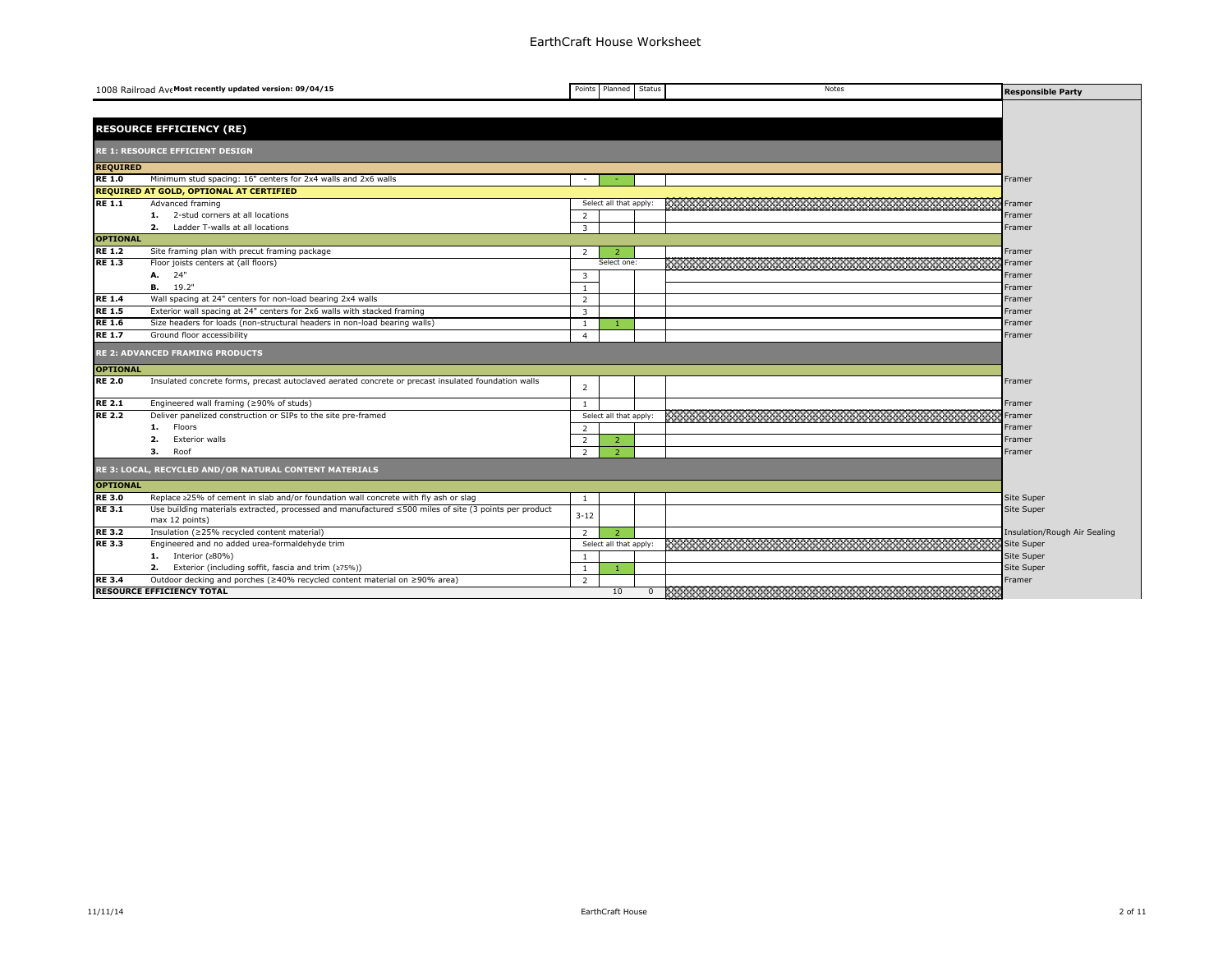| <b>DURABILITY &amp; MOISTURE MANAGEMENT (DU)</b><br><b>DU 1: PRODUCTS &amp; APPLICATIONS</b><br><b>REQUIRED</b><br><b>DU 1.0</b><br>All roof valleys direct water away from walls, dormers, chimneys, etc.<br>Framer<br><b>DU 1.1</b><br>Install drainage plane per manufacturer's specifications<br>Framer<br><b>DU 1.2</b><br>Integrate drainage plane with<br>All must comply:<br>Framer<br>Window and door pan flashing at sills and side flashing<br>1.<br>Framer<br>Window and door head/top flashing<br>2.<br>Framer<br>- 1<br>Exterior wall cladding<br>з.<br>$\overline{\phantom{a}}$<br>Framer<br><b>DU 1.3</b><br>Double layer of building paper or housewrap behind cementitious stucco, stone veneer or synthetic stone<br>n.<br>Framer<br>veneer on framed walls<br><b>DU 1.4</b><br>Roof gutters that discharge water ≥5' from foundation<br>Site Super<br><b>DU 1.5</b><br>Flashing<br>All must comply:<br>Framer<br>1.<br>Self-sealing bituminous membrane or equivalent at valleys and roof deck penetrations<br>Framer<br>Step and kick-out flashing at wall/roof and wall/porch or deck intersections, flashing ≥4" on wall<br>2.<br>Framer<br>surface and integrated with wall and roof/deck/porch drainage planes<br><b>DU 1.6</b><br>Maintain 2" clearance between wall siding and roof surface<br>$\sim$<br>Framer<br>$\sim$ | <b>Responsible Party</b> |
|------------------------------------------------------------------------------------------------------------------------------------------------------------------------------------------------------------------------------------------------------------------------------------------------------------------------------------------------------------------------------------------------------------------------------------------------------------------------------------------------------------------------------------------------------------------------------------------------------------------------------------------------------------------------------------------------------------------------------------------------------------------------------------------------------------------------------------------------------------------------------------------------------------------------------------------------------------------------------------------------------------------------------------------------------------------------------------------------------------------------------------------------------------------------------------------------------------------------------------------------------------------------------------------------------------------------------------------------------|--------------------------|
|                                                                                                                                                                                                                                                                                                                                                                                                                                                                                                                                                                                                                                                                                                                                                                                                                                                                                                                                                                                                                                                                                                                                                                                                                                                                                                                                                      |                          |
|                                                                                                                                                                                                                                                                                                                                                                                                                                                                                                                                                                                                                                                                                                                                                                                                                                                                                                                                                                                                                                                                                                                                                                                                                                                                                                                                                      |                          |
|                                                                                                                                                                                                                                                                                                                                                                                                                                                                                                                                                                                                                                                                                                                                                                                                                                                                                                                                                                                                                                                                                                                                                                                                                                                                                                                                                      |                          |
|                                                                                                                                                                                                                                                                                                                                                                                                                                                                                                                                                                                                                                                                                                                                                                                                                                                                                                                                                                                                                                                                                                                                                                                                                                                                                                                                                      |                          |
|                                                                                                                                                                                                                                                                                                                                                                                                                                                                                                                                                                                                                                                                                                                                                                                                                                                                                                                                                                                                                                                                                                                                                                                                                                                                                                                                                      |                          |
|                                                                                                                                                                                                                                                                                                                                                                                                                                                                                                                                                                                                                                                                                                                                                                                                                                                                                                                                                                                                                                                                                                                                                                                                                                                                                                                                                      |                          |
|                                                                                                                                                                                                                                                                                                                                                                                                                                                                                                                                                                                                                                                                                                                                                                                                                                                                                                                                                                                                                                                                                                                                                                                                                                                                                                                                                      |                          |
|                                                                                                                                                                                                                                                                                                                                                                                                                                                                                                                                                                                                                                                                                                                                                                                                                                                                                                                                                                                                                                                                                                                                                                                                                                                                                                                                                      |                          |
|                                                                                                                                                                                                                                                                                                                                                                                                                                                                                                                                                                                                                                                                                                                                                                                                                                                                                                                                                                                                                                                                                                                                                                                                                                                                                                                                                      |                          |
|                                                                                                                                                                                                                                                                                                                                                                                                                                                                                                                                                                                                                                                                                                                                                                                                                                                                                                                                                                                                                                                                                                                                                                                                                                                                                                                                                      |                          |
|                                                                                                                                                                                                                                                                                                                                                                                                                                                                                                                                                                                                                                                                                                                                                                                                                                                                                                                                                                                                                                                                                                                                                                                                                                                                                                                                                      |                          |
|                                                                                                                                                                                                                                                                                                                                                                                                                                                                                                                                                                                                                                                                                                                                                                                                                                                                                                                                                                                                                                                                                                                                                                                                                                                                                                                                                      |                          |
|                                                                                                                                                                                                                                                                                                                                                                                                                                                                                                                                                                                                                                                                                                                                                                                                                                                                                                                                                                                                                                                                                                                                                                                                                                                                                                                                                      |                          |
|                                                                                                                                                                                                                                                                                                                                                                                                                                                                                                                                                                                                                                                                                                                                                                                                                                                                                                                                                                                                                                                                                                                                                                                                                                                                                                                                                      |                          |
|                                                                                                                                                                                                                                                                                                                                                                                                                                                                                                                                                                                                                                                                                                                                                                                                                                                                                                                                                                                                                                                                                                                                                                                                                                                                                                                                                      |                          |
|                                                                                                                                                                                                                                                                                                                                                                                                                                                                                                                                                                                                                                                                                                                                                                                                                                                                                                                                                                                                                                                                                                                                                                                                                                                                                                                                                      |                          |
|                                                                                                                                                                                                                                                                                                                                                                                                                                                                                                                                                                                                                                                                                                                                                                                                                                                                                                                                                                                                                                                                                                                                                                                                                                                                                                                                                      |                          |
| <b>DU 1.7</b><br>If installed, crawlspace must be closed (not required if project is located in 100 yr. flood plain)<br>Insulation/Rough Air Sealing                                                                                                                                                                                                                                                                                                                                                                                                                                                                                                                                                                                                                                                                                                                                                                                                                                                                                                                                                                                                                                                                                                                                                                                                 |                          |
|                                                                                                                                                                                                                                                                                                                                                                                                                                                                                                                                                                                                                                                                                                                                                                                                                                                                                                                                                                                                                                                                                                                                                                                                                                                                                                                                                      |                          |
| <b>OPTIONAL</b>                                                                                                                                                                                                                                                                                                                                                                                                                                                                                                                                                                                                                                                                                                                                                                                                                                                                                                                                                                                                                                                                                                                                                                                                                                                                                                                                      |                          |
| <b>DU 1.8</b><br>Select one:<br>Alternative termite treatment with no soil pretreatment<br>Framer                                                                                                                                                                                                                                                                                                                                                                                                                                                                                                                                                                                                                                                                                                                                                                                                                                                                                                                                                                                                                                                                                                                                                                                                                                                    |                          |
| Non-toxic pest treatment of all lumber in contact with foundation ( $\geq$ 36" above foundation)<br>Framer<br>А.<br>3                                                                                                                                                                                                                                                                                                                                                                                                                                                                                                                                                                                                                                                                                                                                                                                                                                                                                                                                                                                                                                                                                                                                                                                                                                |                          |
|                                                                                                                                                                                                                                                                                                                                                                                                                                                                                                                                                                                                                                                                                                                                                                                                                                                                                                                                                                                                                                                                                                                                                                                                                                                                                                                                                      |                          |
| Continuous foundation termite flashing<br>$\overline{2}$<br>в.<br>Framer                                                                                                                                                                                                                                                                                                                                                                                                                                                                                                                                                                                                                                                                                                                                                                                                                                                                                                                                                                                                                                                                                                                                                                                                                                                                             |                          |
| <b>DU 1.9</b><br>Vented rain screen behind exterior cladding<br>5<br>Framer                                                                                                                                                                                                                                                                                                                                                                                                                                                                                                                                                                                                                                                                                                                                                                                                                                                                                                                                                                                                                                                                                                                                                                                                                                                                          |                          |
| <b>DU 1.10</b><br>Roofing warranty ≥40-year<br>$\mathbf{1}$<br>Framer                                                                                                                                                                                                                                                                                                                                                                                                                                                                                                                                                                                                                                                                                                                                                                                                                                                                                                                                                                                                                                                                                                                                                                                                                                                                                |                          |
| <b>DU 1.11</b><br>Outdoor deck material (≥25-year warranty)<br>$\mathbf{1}$<br>Framer<br>$\overline{1}$<br><b>DU 1.12</b>                                                                                                                                                                                                                                                                                                                                                                                                                                                                                                                                                                                                                                                                                                                                                                                                                                                                                                                                                                                                                                                                                                                                                                                                                            |                          |
| Install plants to maintain distance ≥2' from home at maturity<br>2<br>Landscaping                                                                                                                                                                                                                                                                                                                                                                                                                                                                                                                                                                                                                                                                                                                                                                                                                                                                                                                                                                                                                                                                                                                                                                                                                                                                    |                          |
| <b>DU 2: MOISTURE MANAGEMENT</b>                                                                                                                                                                                                                                                                                                                                                                                                                                                                                                                                                                                                                                                                                                                                                                                                                                                                                                                                                                                                                                                                                                                                                                                                                                                                                                                     |                          |
| <b>REQUIRED</b>                                                                                                                                                                                                                                                                                                                                                                                                                                                                                                                                                                                                                                                                                                                                                                                                                                                                                                                                                                                                                                                                                                                                                                                                                                                                                                                                      |                          |
| <b>DU 2.0</b><br>Gravel bed beneath sub-grade slabs<br>Site/Civil                                                                                                                                                                                                                                                                                                                                                                                                                                                                                                                                                                                                                                                                                                                                                                                                                                                                                                                                                                                                                                                                                                                                                                                                                                                                                    |                          |
| <b>DU 2.1</b><br>100% coverage of ≥6 mil vapor barrier beneath all slabs<br>$\sim$<br>Site/Civil                                                                                                                                                                                                                                                                                                                                                                                                                                                                                                                                                                                                                                                                                                                                                                                                                                                                                                                                                                                                                                                                                                                                                                                                                                                     |                          |
| <b>DU 2.2</b><br>Damp proofing of below-grade walls<br>$\sim$<br>na.<br>Site/Civil                                                                                                                                                                                                                                                                                                                                                                                                                                                                                                                                                                                                                                                                                                                                                                                                                                                                                                                                                                                                                                                                                                                                                                                                                                                                   |                          |
| <b>DU 2.3</b><br>Foundation drain on top of sub-grade footing<br>Site/Civil<br>$\overline{\phantom{a}}$                                                                                                                                                                                                                                                                                                                                                                                                                                                                                                                                                                                                                                                                                                                                                                                                                                                                                                                                                                                                                                                                                                                                                                                                                                              |                          |
| <b>DU 2.4</b><br>Patio slabs, walks and driveways sloped $\geq 1/4$ " per 1' away from home for $\geq 10$ ' or to the edge of the<br>$\sim$<br>Site/Civil<br>surface, whichever is less                                                                                                                                                                                                                                                                                                                                                                                                                                                                                                                                                                                                                                                                                                                                                                                                                                                                                                                                                                                                                                                                                                                                                              |                          |
| <b>DU 2.5</b><br>Final site grade sloped $\geq 1/2$ " per 1' away from home for $\geq 10'$ or to the edge of the site, whichever is less<br>$\overline{\phantom{a}}$<br>- 1<br>Site/Civil                                                                                                                                                                                                                                                                                                                                                                                                                                                                                                                                                                                                                                                                                                                                                                                                                                                                                                                                                                                                                                                                                                                                                            |                          |
| <b>DU 2.6</b><br>100% coverage of ≥6 mil vapor barrier in crawlspace<br>$\sim$<br>Insulation/Rough Air Sealing                                                                                                                                                                                                                                                                                                                                                                                                                                                                                                                                                                                                                                                                                                                                                                                                                                                                                                                                                                                                                                                                                                                                                                                                                                       |                          |
| <b>DU 2.7</b><br>Do not install wet or water-damaged building materials<br>$\sim$<br>na.                                                                                                                                                                                                                                                                                                                                                                                                                                                                                                                                                                                                                                                                                                                                                                                                                                                                                                                                                                                                                                                                                                                                                                                                                                                             |                          |
| <b>DU 2.8</b><br>Rigid, moisture-resistant backing material behind tubs and showers<br>Framer                                                                                                                                                                                                                                                                                                                                                                                                                                                                                                                                                                                                                                                                                                                                                                                                                                                                                                                                                                                                                                                                                                                                                                                                                                                        |                          |
| <b>DU 2.9</b><br>No wall-to-wall carpet within 3' of toilets, tubs and showers<br>$\overline{\phantom{a}}$<br>Site Super                                                                                                                                                                                                                                                                                                                                                                                                                                                                                                                                                                                                                                                                                                                                                                                                                                                                                                                                                                                                                                                                                                                                                                                                                             |                          |
| REQUIRED AT GOLD, OPTIONAL AT CERTIFIED                                                                                                                                                                                                                                                                                                                                                                                                                                                                                                                                                                                                                                                                                                                                                                                                                                                                                                                                                                                                                                                                                                                                                                                                                                                                                                              |                          |
| <b>DU 2.10</b><br>Foundation drain at outside perimeter edge of footing surrounded with 6" clean gravel and fabric filter<br>Site/Civil<br>$\overline{4}$                                                                                                                                                                                                                                                                                                                                                                                                                                                                                                                                                                                                                                                                                                                                                                                                                                                                                                                                                                                                                                                                                                                                                                                            |                          |
| <b>DU 2.11</b><br>Drain or sump pump in basement/crawlspace with sealed cover<br>Site/Civil<br>$\overline{1}$<br>$\mathbf{1}$                                                                                                                                                                                                                                                                                                                                                                                                                                                                                                                                                                                                                                                                                                                                                                                                                                                                                                                                                                                                                                                                                                                                                                                                                        |                          |
| <b>DU 2.12</b><br>Install supplemental dehumidification<br><b>HVAC</b><br>5<br>-5                                                                                                                                                                                                                                                                                                                                                                                                                                                                                                                                                                                                                                                                                                                                                                                                                                                                                                                                                                                                                                                                                                                                                                                                                                                                    |                          |
| <b>OPTIONAL</b>                                                                                                                                                                                                                                                                                                                                                                                                                                                                                                                                                                                                                                                                                                                                                                                                                                                                                                                                                                                                                                                                                                                                                                                                                                                                                                                                      |                          |
| <b>DU 2.13</b><br>Gravel bed beneath on-grade or raised slab<br>Site/Civil<br>$\overline{1}$                                                                                                                                                                                                                                                                                                                                                                                                                                                                                                                                                                                                                                                                                                                                                                                                                                                                                                                                                                                                                                                                                                                                                                                                                                                         |                          |
| <b>DU 2.14</b><br>Slab or crawlspace vapor barrier ≥10 mil or reinforced<br>$\mathbf{1}$<br>Insulation/Rough Air Sealing<br>$\mathbf{1}$<br><b>DU 2.15</b>                                                                                                                                                                                                                                                                                                                                                                                                                                                                                                                                                                                                                                                                                                                                                                                                                                                                                                                                                                                                                                                                                                                                                                                           |                          |
| Wall cavity insulation without a vapor retarder or kraft paper<br>Insulation/Rough Air Sealing<br>$\mathbf{1}$<br><b>DURABILITY &amp; MOISTURE MANAGEMENT TOTAL</b><br><u>Kata wa Tuzo ya Tuzo ya Tuzo ya Tuzo ya Tuzo ya Tuzo ya Tuzo ya Tuzo ya Tuzo ya Tuzo ya Tuzo ya Tuzo ya Tuzo y</u><br>8<br>$\overline{0}$                                                                                                                                                                                                                                                                                                                                                                                                                                                                                                                                                                                                                                                                                                                                                                                                                                                                                                                                                                                                                                  |                          |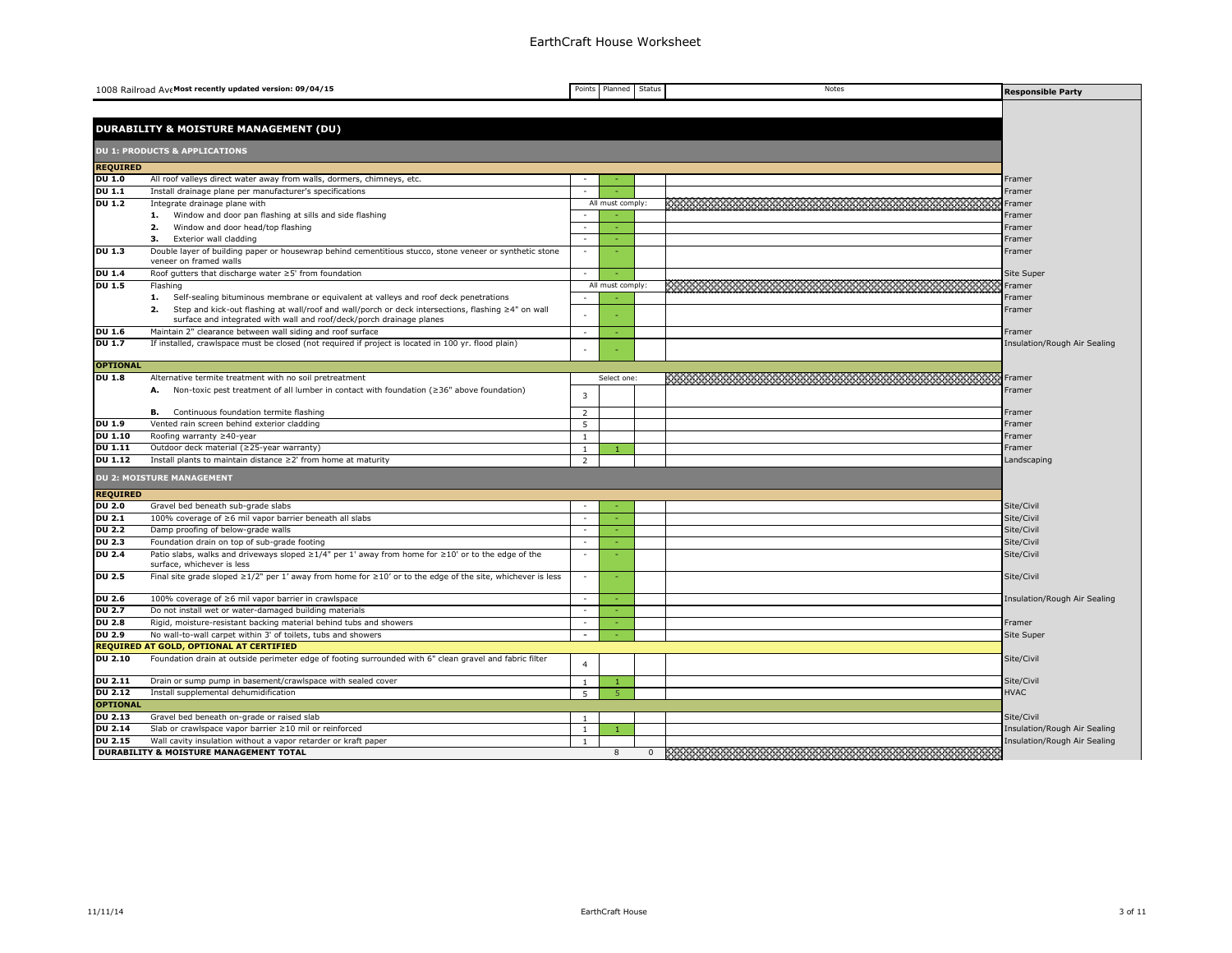|                      | 1008 Railroad Ave Most recently updated version: 09/04/15                                                                        | Points         | Planned                | Status         | Notes                                                                                                         | <b>Responsible Party</b> |
|----------------------|----------------------------------------------------------------------------------------------------------------------------------|----------------|------------------------|----------------|---------------------------------------------------------------------------------------------------------------|--------------------------|
|                      |                                                                                                                                  |                |                        |                |                                                                                                               |                          |
|                      | <b>INDOOR AIR QUALITY (IAQ)</b>                                                                                                  |                |                        |                |                                                                                                               |                          |
|                      |                                                                                                                                  |                |                        |                |                                                                                                               |                          |
|                      | IAQ 1: COMBUSTION SAFETY                                                                                                         |                |                        |                |                                                                                                               |                          |
| <b>REQUIRED</b>      |                                                                                                                                  |                |                        |                |                                                                                                               |                          |
| IAQ 1.0              | No unvented combustion fireplaces, appliances or space heaters                                                                   | $\sim$         |                        |                |                                                                                                               | <b>HVAC</b>              |
| IAQ 1.1              | Sealed-combustion furnace and/or water heater or isolate furnace/water heater from conditioned space                             |                |                        |                |                                                                                                               | <b>HVAC</b>              |
| IAQ 1.2              | All fireplaces have outdoor combustion air supply and flue damper                                                                | $\sim$         |                        |                |                                                                                                               | <b>HVAC</b>              |
| $IAQ$ $1.3$          | Carbon monoxide detector (one per floor, hard wired with battery back-up)                                                        | $\omega$       |                        |                |                                                                                                               | <b>HVAC</b>              |
| IAQ 1.4              | All fireplaces have outdoor combustion air supply and masonry- built fireplaces have gasketed doors                              |                |                        |                |                                                                                                               |                          |
|                      | REQUIRED AT GOLD, OPTIONAL AT CERTIFIED                                                                                          |                |                        |                |                                                                                                               |                          |
| IAQ 1.5              | Garage ventilation                                                                                                               |                | Select one:            |                |                                                                                                               | <b>HVAC</b>              |
|                      | Control attached garage exhaust fan by motion sensor or timer, or detached garage<br>А.                                          | 2              |                        |                |                                                                                                               | <b>HVAC</b>              |
|                      | Detached garage or no garage<br>в.                                                                                               | 3              | 3                      |                |                                                                                                               | Site Super               |
| IAQ 1.6              | Sealed combustion, direct-vent fireplace(s) or no fireplace                                                                      | 2              | $\overline{2}$         |                |                                                                                                               | <b>HVAC</b>              |
|                      | IAQ 2: INDOOR POLLUTANT CONTROL                                                                                                  |                |                        |                |                                                                                                               |                          |
| <b>REQUIRED</b>      |                                                                                                                                  |                |                        |                |                                                                                                               |                          |
| IAQ 2.0              | Protect all ducts until floor finishing is complete                                                                              | $\sim$         |                        |                |                                                                                                               | Site Super               |
| <b>IAQ 2.1</b>       | Pleated filter installed during construction                                                                                     | $\sim$         |                        |                |                                                                                                               | <b>HVAC</b>              |
| IAQ 2.2              | All outdoor supply air crosses filter prior to distribution                                                                      |                |                        |                |                                                                                                               | <b>HVAC</b>              |
| IAQ 2.3              | Filter easily accessible for occupant                                                                                            | $\sim$         |                        |                |                                                                                                               | <b>HVAC</b>              |
| <b>IAQ 2.4</b>       | No HVAC ducts or equipment in garage and no conditioned air supplied to garage                                                   | $\sim$         |                        |                |                                                                                                               | <b>HVAC</b>              |
| <b>IAQ 2.5</b>       | Radon resistant construction compliant with IAQ 2.9.1, required if home is located in radon zone 1. Track<br>points in IAQ 2.9.1 |                |                        |                |                                                                                                               |                          |
|                      | REQUIRED AT PLATINUM, OPTIONAL AT GOLD & CERTIFIED                                                                               |                |                        |                |                                                                                                               |                          |
| <b>IAQ 2.6</b>       | Indoor airPLUS Certification                                                                                                     | $\overline{2}$ |                        |                |                                                                                                               | Site Super               |
|                      | <b>REQUIRED AT GOLD, OPTIONAL AT CERTIFIED</b>                                                                                   |                |                        |                |                                                                                                               |                          |
| <b>IAQ 2.7</b>       | Filters                                                                                                                          |                | Select all that apply: |                | 2000 - 2000 - 2000 - 2000 - 2000 - 2000 - 2000 - 2000 - 2000 - 2000 - 2000 - 2000 - 2000 - 2000 - 2000 - 2000 | <b>HVAC</b>              |
|                      | 1. $\geq$ MERV 6                                                                                                                 | -1             |                        |                |                                                                                                               | <b>HVAC</b>              |
|                      | 2.<br>Builder supplies homeowner with 12 months of $\geq$ MERV 6 filters                                                         | $\mathbf{1}$   |                        |                |                                                                                                               | <b>HVAC</b>              |
|                      | з.<br>Access panel includes gasket and fits snugly                                                                               | $\overline{2}$ | $\overline{2}$         |                |                                                                                                               | <b>HVAC</b>              |
| IAQ 2.8              | Provide rodent and corrosion proof screens with mesh $\leq 0.5$ " for all openings not fully sealed or caulked                   | $\mathbf{1}$   |                        |                |                                                                                                               | Site Super               |
| <b>OPTIONAL</b>      |                                                                                                                                  |                |                        |                |                                                                                                               |                          |
| IAQ 2.9              | Radon resistant construction                                                                                                     |                | Select all that apply: |                |                                                                                                               | Plumbing                 |
|                      | 1. Passive radon/soil gas vent system to exterior                                                                                | 2              |                        |                |                                                                                                               | Plumbing                 |
|                      | 2.<br>Radon test of home prior to occupancy or provide test kits to buyer                                                        | 2              | $\overline{2}$         |                |                                                                                                               | Site Super               |
| IAQ 2.10             | MERV 13 pleated filter ≥4" in thickness                                                                                          | $\overline{1}$ |                        |                |                                                                                                               | <b>HVAC</b>              |
| IAQ 2.11             | Protect ducts until construction is completed                                                                                    | 2              | $\overline{2}$         |                |                                                                                                               | Site Super               |
| IAQ 2.12             | Flush home before occupancy                                                                                                      | -1             |                        |                |                                                                                                               | Site Super               |
| IAQ 2.13             | Certified low or no VOC materials meeting guidelines                                                                             |                | Select all that apply: |                |                                                                                                               | Drywall/Paint            |
|                      | Interior paints<br>1.                                                                                                            | 2              | $\overline{z}$         |                |                                                                                                               | Drywall/Paint            |
|                      | Stains and finishes on wood floors<br>2.                                                                                         | 2              | $\overline{2}$         |                |                                                                                                               | Site Super               |
|                      | Sealants and adhesives<br>з.                                                                                                     | 3              | $\overline{3}$         |                |                                                                                                               | Drywall/Paint            |
|                      | 4.<br>Carpet, carpet pad and carpet pad adhesive                                                                                 | 2              | $\overline{2}$         |                |                                                                                                               | Site Super               |
|                      | No wall-to-wall carpet in entire home                                                                                            | $\overline{4}$ |                        |                |                                                                                                               |                          |
| IAQ 2.14<br>IAQ 2.15 | No added urea-formaldehyde in all shelves and countertops                                                                        | 4              |                        |                |                                                                                                               | Site Super<br>Site Super |
| IAQ 2.16             | Install permanent walk-off mats, or permanent shoe removal area and storage, at each entry                                       |                |                        |                |                                                                                                               | Site Super               |
|                      |                                                                                                                                  | $\overline{3}$ |                        |                |                                                                                                               |                          |
|                      | <b>INDOOR AIR QUALITY TOTAL</b>                                                                                                  |                | 23                     | $\overline{0}$ |                                                                                                               |                          |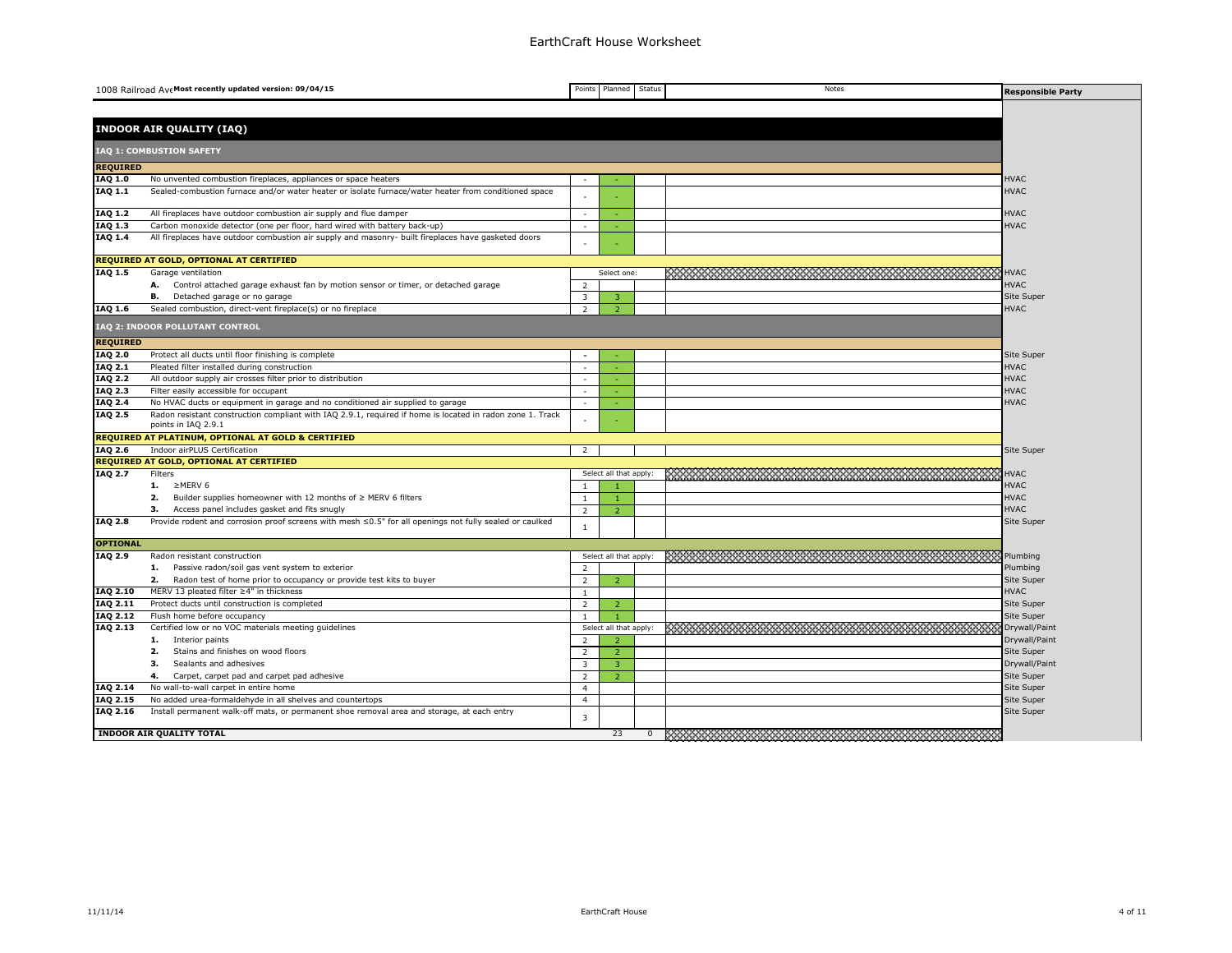|                                | 1008 Railroad Ave Most recently updated version: 09/04/15                                                 | Points                  | Planned          | Status | Notes                                                                                                                | <b>Responsible Party</b>                                     |
|--------------------------------|-----------------------------------------------------------------------------------------------------------|-------------------------|------------------|--------|----------------------------------------------------------------------------------------------------------------------|--------------------------------------------------------------|
|                                |                                                                                                           |                         |                  |        |                                                                                                                      |                                                              |
|                                | HIGH PERFORMANCE BUILDING ENVELOPE (BE)                                                                   |                         |                  |        |                                                                                                                      |                                                              |
|                                |                                                                                                           |                         |                  |        |                                                                                                                      |                                                              |
|                                | <b>BE 0: ENERGY CODE &amp; ENERGY PERFORMANCE</b>                                                         |                         |                  |        |                                                                                                                      |                                                              |
| <b>REQUIRED</b>                |                                                                                                           |                         |                  |        |                                                                                                                      |                                                              |
| <b>BE 0.1</b>                  | IECC adopted by jurisdiction plus applicable state amendments whichever is more stringent                 |                         |                  |        |                                                                                                                      | Site Super                                                   |
| <b>BE 0.2</b>                  | Confirmed HERS Rating Index ≤ ENERGY STAR HERS Index Target without SAF or follow ENERGY STAR             |                         |                  |        |                                                                                                                      | Site Super                                                   |
|                                | prescriptive path requirements<br><b>REQUIRED AT PLATINUM, OPTIONAL AT GOLD &amp; CERTIFIED</b>           |                         |                  |        |                                                                                                                      |                                                              |
| <b>BE 0.3</b>                  | ENERGY STAR V3 New Home Certification                                                                     | 2                       |                  |        |                                                                                                                      | Site Super                                                   |
| <b>BE0.4</b>                   | DOE Challenge Home                                                                                        | $\overline{\mathbf{3}}$ |                  |        |                                                                                                                      |                                                              |
|                                |                                                                                                           |                         |                  |        |                                                                                                                      |                                                              |
|                                | <b>BE 1: AIR SEALING MEASURES</b>                                                                         |                         |                  |        |                                                                                                                      |                                                              |
| <b>REQUIRED</b>                |                                                                                                           |                         |                  |        |                                                                                                                      |                                                              |
| <b>BE 1.0</b>                  | Install vapor barriers only under slabs and on crawlspace floors                                          | ÷,                      |                  |        |                                                                                                                      | Insulation/Rough Air Sealing                                 |
| <b>BE 1.1</b><br><b>BE 1.2</b> | Seal bottom plates to subfloor or foundation                                                              |                         |                  |        |                                                                                                                      | Insulation/Rough Air Sealing                                 |
|                                | Block and seal joist cavities                                                                             | $\sim$                  | All must comply: |        |                                                                                                                      | Framer                                                       |
|                                | Above attached garage walls<br>1.<br>Above supporting walls at cantilevered floors<br>2.                  | $\sim$                  |                  |        |                                                                                                                      | Framer<br>Framer                                             |
|                                | з.<br>Under attic kneewalls                                                                               | $\sim$                  | $\sim$           |        |                                                                                                                      | Framer                                                       |
| <b>BE 1.3</b>                  | Block stud cavities at change in ceiling height                                                           | ÷.                      |                  |        |                                                                                                                      | Framer                                                       |
| <b>BE 1.4</b>                  | Install blocking and baffles in insulated and vented vaulted ceilings                                     |                         |                  |        |                                                                                                                      | Insulation/Rough Air Sealing                                 |
| <b>BE 1.5</b>                  | Seal penetrations through                                                                                 |                         | All must comply: |        | <u> 1999 - Jan Barnett, mars film fan de ferfinning oer fan de ferfinning oer fan de ferfinning oer fan de ferfi</u> | Insulation/Rough Air Sealing                                 |
|                                | Foundation and exterior wall assemblies<br>1.                                                             |                         |                  |        |                                                                                                                      | Insulation/Rough Air Sealing                                 |
|                                | 2.<br>Top and bottom plates                                                                               | $\sim$                  |                  |        |                                                                                                                      | Insulation/Rough Air Sealing                                 |
|                                | 3.<br>Band and rim joists                                                                                 | $\sim$                  |                  |        |                                                                                                                      | Insulation/Rough Air Sealing                                 |
|                                | Insulated subfloors<br>4.                                                                                 |                         |                  |        |                                                                                                                      | Insulation/Rough Air Sealing                                 |
|                                | 5.<br>Sheathing                                                                                           | $\sim$                  | n.               |        |                                                                                                                      | Insulation/Rough Air Sealing                                 |
|                                | Walls and ceilings in attached garages<br>6.                                                              | $\sim$                  |                  |        |                                                                                                                      | Insulation/Rough Air Sealing                                 |
|                                | 7.<br>Insulated ceilings                                                                                  |                         |                  |        |                                                                                                                      | Insulation/Rough Air Sealing                                 |
| <b>BE 1.6</b>                  | Seal penetrations around                                                                                  |                         | All must comply: |        |                                                                                                                      | Insulation/Rough Air Sealing                                 |
|                                | Shower and tub drains<br>1.                                                                               |                         |                  |        |                                                                                                                      | Insulation/Rough Air Sealing                                 |
|                                | HVAC supply and return boots sealed to subfloor or drywall (floors, walls or ceilings)<br>2.              | ÷.                      |                  |        |                                                                                                                      | Insulation/Rough Air Sealing                                 |
|                                | 3.<br>Window and door rough openings<br>4.                                                                | $\sim$<br>$\sim$        | $\sim$           |        |                                                                                                                      | Insulation/Rough Air Sealing                                 |
|                                | All drywall penetrations in common walls between attached homes<br>5.<br>Exhaust fans at drywall          | $\sim$                  | $\sim$           |        |                                                                                                                      | Insulation/Rough Air Sealing<br>Insulation/Rough Air Sealing |
|                                | Attic pull-down stairs, scuttle holes and kneewall doors<br>6.                                            |                         |                  |        |                                                                                                                      | Insulation/Rough Air Sealing                                 |
|                                | 7.<br>Chases                                                                                              |                         |                  |        |                                                                                                                      | Insulation/Rough Air Sealing                                 |
| <b>BE 1.7</b>                  | Seal seams and gaps in                                                                                    |                         | All must comply: |        |                                                                                                                      | Insulation/Rough Air Sealing                                 |
|                                | Band joist sheathing<br>1.                                                                                |                         |                  |        |                                                                                                                      | Insulation/Rough Air Sealing                                 |
|                                | 2.<br>Exterior wall sheathing                                                                             | ÷.                      |                  |        |                                                                                                                      | Insulation/Rough Air Sealing                                 |
|                                | з.<br>All seams in SIPs                                                                                   | $\sim$                  | $\sim$           |        |                                                                                                                      | Insulation/Rough Air Sealing                                 |
|                                | Marriage joints between modular home modules<br>4.                                                        |                         |                  |        |                                                                                                                      | Insulation/Rough Air Sealing                                 |
| <b>BE 1.8</b>                  | Install rigid air barriers                                                                                |                         | All must comply: |        |                                                                                                                      | Framer                                                       |
|                                | Behind tubs and showers on insulated walls<br>1.                                                          |                         |                  |        |                                                                                                                      | Framer                                                       |
|                                | At attic kneewall on attic-side (including skylight shafts)<br>2.                                         | $\sim$                  |                  |        |                                                                                                                      | Framer                                                       |
|                                | At chases in contact with the building envelope (including fireplace chases)<br>з.                        | $\sim$                  | $\sim$           |        |                                                                                                                      | Framer                                                       |
|                                | Along staircases on insulated walls<br>4.                                                                 | $\sim$                  |                  |        |                                                                                                                      | Framer                                                       |
|                                | Along porch roofs<br>5.                                                                                   | $\sim$                  |                  |        |                                                                                                                      | Framer                                                       |
|                                | 6.<br>At dropped ceiling/soffit                                                                           | $\sim$                  |                  |        |                                                                                                                      | Framer                                                       |
| <b>BE 1.9</b>                  | Install weather-stripping at                                                                              | $\sim$                  | All must comply: |        |                                                                                                                      | Drywall/Paint                                                |
|                                | All exterior doors<br>1.<br>Attic kneewall doors, scuttle holes and pull down stairs<br>2.                | $\sim$                  |                  |        |                                                                                                                      | Drywall/Paint<br>Drywall/Paint                               |
| <b>BE 1.10</b>                 | All recessed can lights must be airtight, gasketed and IC-rated in insulated ceilings; in Climate Zone 4, |                         |                  |        |                                                                                                                      | Drywall/Paint                                                |
|                                | insulate exterior surface of fixture to $\geq R - 10$                                                     | $\sim$                  |                  |        |                                                                                                                      |                                                              |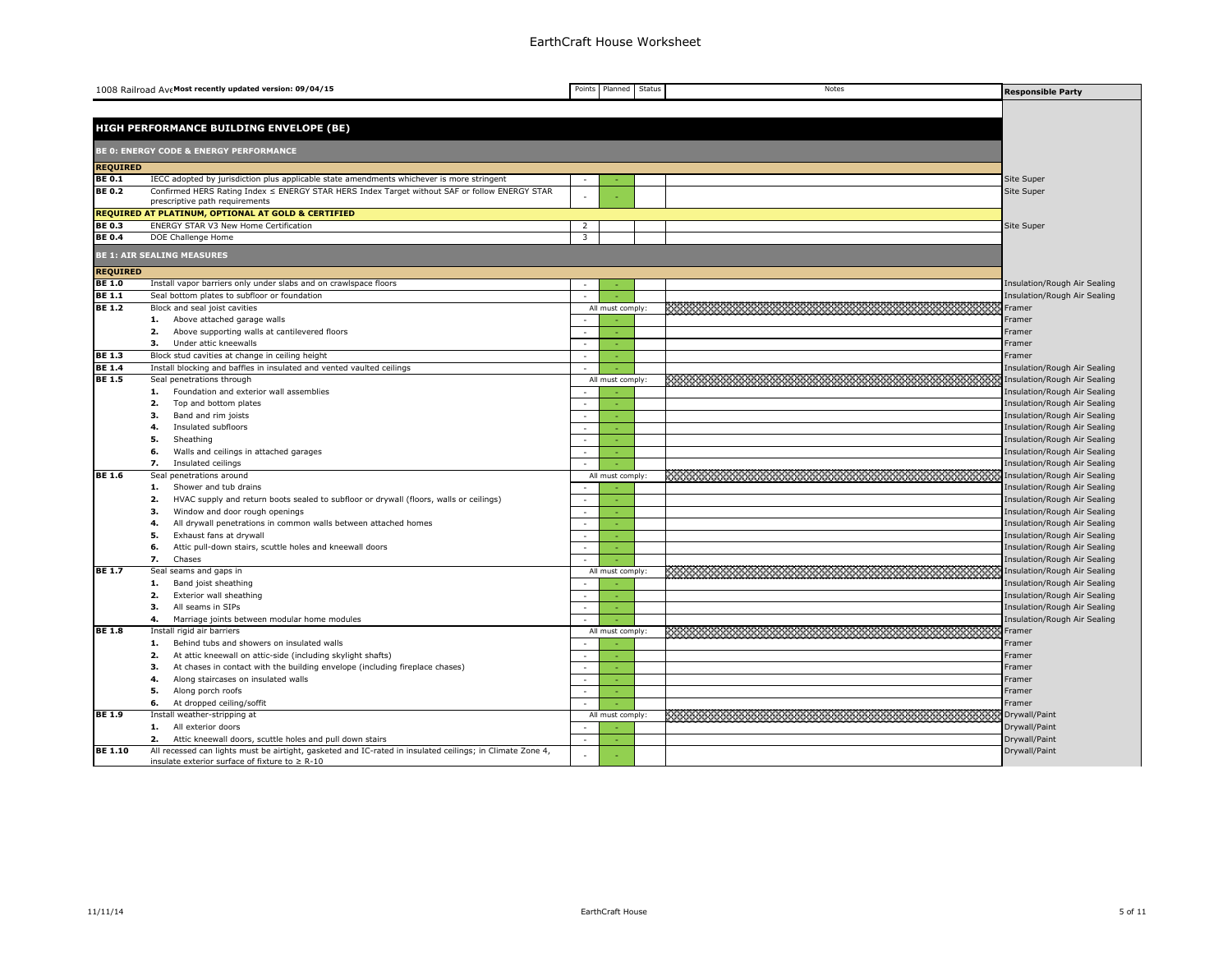## EarthCraft House Worksheet

|                         | 1008 Railroad Ave Most recently updated version: 09/04/15                                                         | Points         | Planned Status         | Notes                                                      | <b>Responsible Party</b>     |
|-------------------------|-------------------------------------------------------------------------------------------------------------------|----------------|------------------------|------------------------------------------------------------|------------------------------|
| <b>OPTIONAL</b>         |                                                                                                                   |                |                        |                                                            |                              |
| <b>BE 1.11</b>          | Seal top plate to drywall                                                                                         | $\mathbf{1}$   |                        |                                                            | Insulation/Rough Air Sealing |
| <b>BE 1.12</b>          | Air seal all electrical boxes on exterior walls                                                                   | $\mathbf{1}$   |                        |                                                            | Drywall/Paint                |
| <b>BE 1.13</b>          | Seal drywall penetrations in                                                                                      |                | Select all that apply: | <u> 1989 - Jan Barnett, fransk forsk politik (f. 1989)</u> | Drywall/Paint                |
|                         | Non-insulated walls<br>1.                                                                                         | $\mathbf{1}$   |                        |                                                            | Drywall/Paint                |
|                         | Insulated walls<br>2.                                                                                             | $\mathbf{1}$   |                        |                                                            | Drywall/Paint                |
| <b>BE 1.14</b>          | Attic access with sealed attic-side cover or outside of building envelope                                         | $\overline{2}$ | $\overline{2}$         |                                                            | Insulation/Rough Air Sealing |
| <b>BE 1.15</b>          | If ducts are in unconditioned attic; attic side radiant barrier or Energy Star roof                               | 2              |                        |                                                            | Insulation/Rough Air Sealing |
|                         | <b>BE 2: BLOWER DOOR TEST RESULTS</b>                                                                             |                |                        |                                                            |                              |
|                         | REQUIRED ***Indicates requirement for states that have adopted 2012 IECC                                          |                |                        |                                                            |                              |
| <b>BE 2.0</b>           | Envelope leakage ratio <0.50 or 7 ACH50, whichever requires a lower CFM50                                         |                |                        |                                                            | Insulation/Rough Air Sealing |
| <b>BE 2.1</b>           | *** Envelope leakage ratio < 0.40 or 5 ACH50, whichever requires a lower CFM50                                    |                |                        |                                                            |                              |
|                         | OPTIONAL *** Indicates requirement for states that have adopted 2012 IECC                                         |                |                        |                                                            |                              |
| <b>BE 2.2</b>           | Improved envelope leakage ratio                                                                                   |                | Select one:            |                                                            |                              |
|                         | А.<br>***Envelope leakage ratio ≤0.40 or 5 ACH50, whichever requires a lower CFM                                  | $\overline{2}$ |                        |                                                            | Insulation/Rough Air Sealing |
|                         | Envelope leakage ratio ≤0.25 or 3 ACH50, whichever requires a lower CFM50<br>в.                                   | $\overline{4}$ |                        |                                                            | Insulation/Rough Air Sealing |
| <b>BE 3: INSULATION</b> |                                                                                                                   |                |                        |                                                            |                              |
| <b>REQUIRED</b>         |                                                                                                                   |                |                        |                                                            |                              |
| <b>BE 3.0</b>           | Floors                                                                                                            |                | All must comply:       |                                                            | Insulation/Rough Air Sealing |
|                         | 1.<br>Framed $\geq$ R-19                                                                                          | $\sim$         |                        |                                                            | Insulation/Rough Air Sealing |
|                         | Cantilevered/Over exterior spaces ≥R-30<br>2.                                                                     |                |                        |                                                            | Insulation/Rough Air Sealing |
| <b>BE 3.1</b>           | Walls                                                                                                             |                | All must comply:       |                                                            | Insulation/Rough Air Sealing |
|                         | 1. Exterior walls and band joist $\geq R-13$                                                                      |                |                        |                                                            | Insulation/Rough Air Sealing |
|                         | Climate Zone 4 - R-13 +1 continuous or R-15 cavity                                                                |                |                        |                                                            |                              |
|                         | Fireplace chases on exterior walls ≥R-13<br>2.                                                                    | $\sim$         |                        |                                                            | Insulation/Rough Air Sealing |
|                         | Foundation walls:<br>з.                                                                                           |                |                        |                                                            | Insulation/Rough Air Sealing |
|                         | Climate Zone 2/3 ≥R-5 continuous or ≥R-13 cavity<br>Climate Zone $4 \ge R - 10$ continuous or $\ge R - 15$ cavity | ÷.             |                        |                                                            |                              |
| <b>BE 3.2</b>           | Ceilings                                                                                                          |                | All must comply:       |                                                            |                              |
|                         | Flat: Climate Zone 2/3 ≥R-30, Climate Zone 4 ≥R-49<br>1.                                                          | $\sim$         |                        |                                                            | Insulation/Rough Air Sealing |
|                         | Sloped: Climate Zone 2/3 ≥R-30, Climate Zone 4 ≥R-38<br>2.                                                        |                |                        |                                                            | Insulation/Rough Air Sealing |
| <b>BE 3.3</b>           | Attic/Roof                                                                                                        |                | All must comply:       |                                                            | Insulation/Rough Air Sealing |
|                         | Install wind baffles at eaves in every vented bay, or equivalent air barrier at edge of ceiling<br>1.             |                |                        |                                                            | Insulation/Rough Air Sealing |
|                         |                                                                                                                   |                |                        |                                                            |                              |
|                         | Energy heel trusses or raised top plate<br>2.                                                                     | $\sim$         |                        |                                                            | Insulation/Rough Air Sealing |
|                         | Attic platforms allow for full-depth insulation below<br>з.                                                       |                |                        |                                                            | Insulation/Rough Air Sealing |
| <b>BE 3.4</b>           | Attic kneewall                                                                                                    |                | All must comply:       |                                                            | Insulation/Rough Air Sealing |
|                         | Doors: Climate Zone 2/3 ≥R-18, Climate Zone 4 ≥R-19<br>1.                                                         |                |                        |                                                            | Insulation/Rough Air Sealing |
|                         | Insulation and attic-side rigid air barrier:<br>2.                                                                | $\sim$         |                        |                                                            | Insulation/Rough Air Sealing |
|                         | Climate Zone 2/3 ≥R-18, Climate Zone 4 ≥R-19                                                                      |                |                        |                                                            |                              |
| <b>BE 3.5</b>           | Attic pull-down/scuttle hole: Climate Zone 2/3 ≥R-30, Climate Zone 4 ≥R-38                                        | $\sim$         | $\sim$                 |                                                            | Insulation/Rough Air Sealing |
| <b>BE 3.6</b>           | If installed, whole house fan has sealed, insulated cover ≥R-19                                                   | $\sim$         |                        |                                                            | Insulation/Rough Air Sealing |
| <b>BE 3.7</b>           | If loose-fill attic insulation, card and rulers must be installed                                                 | $\sim$         |                        |                                                            | Insulation/Rough Air Sealing |
|                         | REQUIRED IN CLIMATE ZONE 4 AT ALL LEVELS, OPTIONAL IN CLIMATE ZONES 2 & 3 AT ALL LEVELS                           |                |                        |                                                            |                              |
| <b>BE 3.8</b>           | Slab edge insulation: Climate Zone 2/3 ≥R-4, Climate Zone 4 ≥R-10                                                 | $\overline{3}$ |                        |                                                            | Insulation/Rough Air Sealing |
|                         | <b>REQUIRED GOLD, OPTIONAL AT CERTIFIED</b>                                                                       |                |                        |                                                            |                              |
| <b>BE 3.9</b>           | Grade I insulation installation quality (floors, walls and ceilings)                                              | $\overline{4}$ |                        |                                                            | Insulation/Rough Air Sealing |
| <b>BE 3.10</b>          | Corners $\geq R-6$                                                                                                | $\overline{2}$ |                        |                                                            | Insulation/Rough Air Sealing |
| <b>BE 3.11</b>          | Headers $\geq R-3$                                                                                                | $\overline{1}$ |                        |                                                            | Insulation/Rough Air Sealing |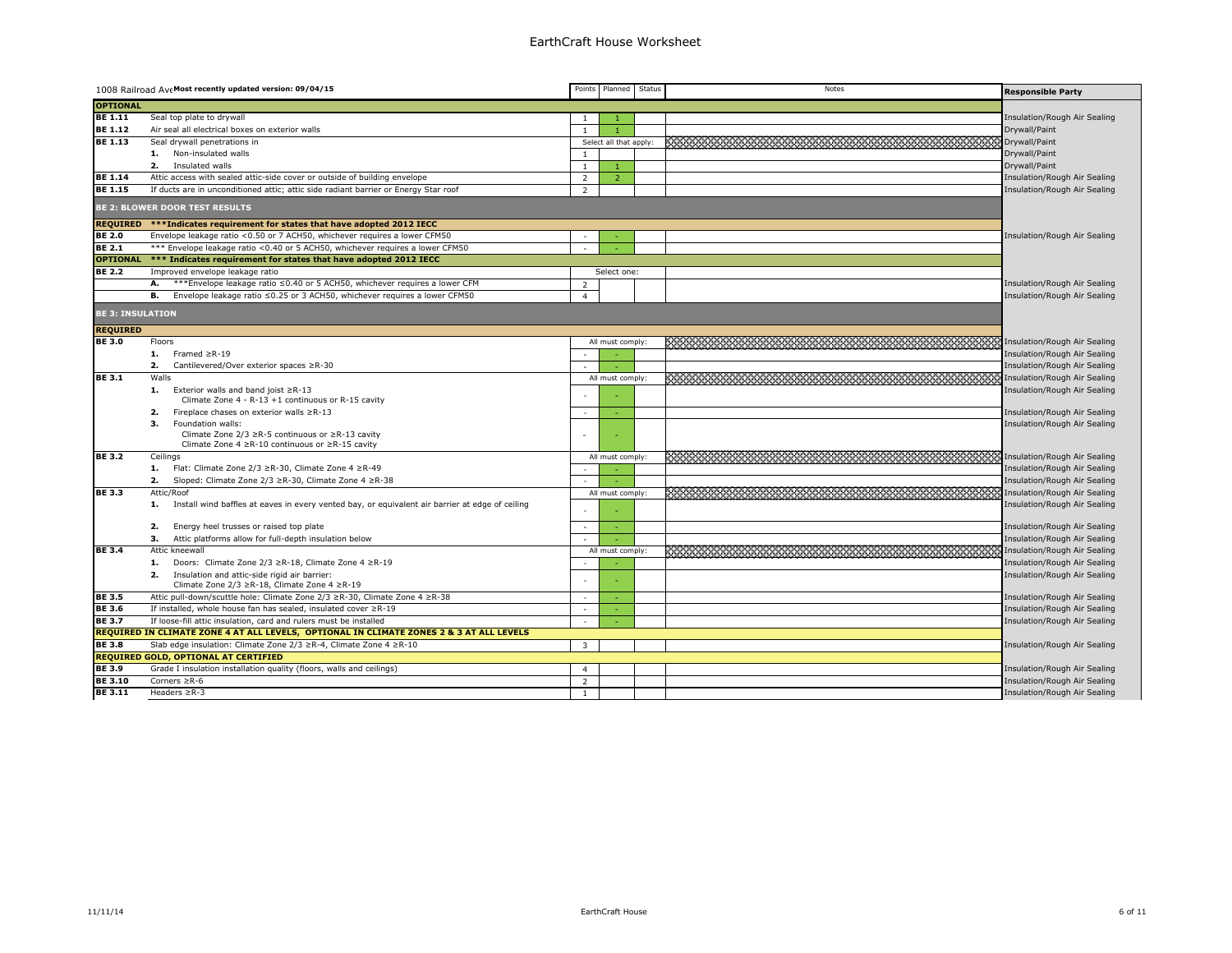|                 | 1008 Railroad AveMost recently updated version: 09/04/15                    |                         | Points Planned Status  |          | Notes                                                                                                                 | <b>Responsible Party</b>     |
|-----------------|-----------------------------------------------------------------------------|-------------------------|------------------------|----------|-----------------------------------------------------------------------------------------------------------------------|------------------------------|
| <b>OPTIONAL</b> |                                                                             |                         |                        |          |                                                                                                                       |                              |
| <b>BE 3.12</b>  | Insulate with spray applied insulation                                      |                         | Select one:            |          | のことは、このことは、このことは、このことは、このことは、このことは、 Insulation/Rough Air Sealing                                                      |                              |
|                 | Band joist<br>А.                                                            | 2                       |                        |          |                                                                                                                       | Insulation/Rough Air Sealing |
|                 | Walls<br>В.                                                                 | $\overline{2}$          |                        |          |                                                                                                                       | Insulation/Rough Air Sealing |
| <b>BE 3.13</b>  | Walls                                                                       |                         | Select all that apply: |          |                                                                                                                       | Insulation/Rough Air Sealing |
|                 | Seal and insulate crawlspace walls:<br>1.                                   |                         |                        |          |                                                                                                                       | Insulation/Rough Air Sealing |
|                 | Climate Zone 2/3 ≥R-5 continuous<br>Climate Zone 4 ≥R-10 continuous         | $\overline{\mathbf{3}}$ |                        |          |                                                                                                                       |                              |
|                 | Insulate exterior walls and band joist ≥R-20<br>2.                          | 3                       |                        |          |                                                                                                                       | Insulation/Rough Air Sealing |
| <b>BE 3.14</b>  | No fireplaces on exterior walls                                             |                         |                        |          |                                                                                                                       | Framer                       |
| <b>BE 3.15</b>  | Insulated wall sheathing                                                    |                         | Select one:            |          |                                                                                                                       | Insulation/Rough Air Sealing |
|                 | $\ge$ R-3 (75%)                                                             | 2                       |                        |          |                                                                                                                       | Insulation/Rough Air Sealing |
|                 | $\geq$ R-3 (100%)                                                           | 3                       |                        |          |                                                                                                                       | Insulation/Rough Air Sealing |
| <b>BE 3.16</b>  | Insulate roofline of attic with spray foam to create unvented attic ≥R-19   | 3                       |                        |          |                                                                                                                       | Insulation/Rough Air Sealing |
|                 | <b>BE 4: WINDOWS &amp; DOORS</b>                                            |                         |                        |          |                                                                                                                       |                              |
| <b>REQUIRED</b> |                                                                             |                         |                        |          |                                                                                                                       |                              |
| <b>BE 4.0</b>   | NFRC certified doors, windows and skylights with label                      |                         |                        |          |                                                                                                                       | Site Super                   |
| <b>BE 4.1</b>   | Window U-factor and SHGC                                                    |                         | All must comply:       |          |                                                                                                                       | Insulation/Rough Air Sealing |
|                 | U-factor: Climate Zone 2 ≤0.45, Climate Zone 3 ≤0.35, Climate Zone 4 ≤0.32  |                         |                        |          |                                                                                                                       | Insulation/Rough Air Sealing |
|                 | SHGC: Climate Zone 2/3/4 ≤0.27<br>2.                                        |                         |                        |          |                                                                                                                       | Insulation/Rough Air Sealing |
| <b>BE 4.2</b>   | Skylight U-factor and SHGC                                                  |                         | All must comply:       |          |                                                                                                                       | Insulation/Rough Air Sealing |
|                 | U-factor: Climate Zone 2 ≤0.70 , Climate Zone 3 ≤0.57, Climate Zone 4 ≤0.55 |                         |                        |          |                                                                                                                       | Insulation/Rough Air Sealing |
|                 | SHGC: Climate Zone 2/3/4 ≤0.27<br>2.                                        |                         |                        |          |                                                                                                                       | Insulation/Rough Air Sealing |
|                 | <b>REQUIRED AT PLATINUM &amp; GOLD, OPTIONAL AT CERTIFIED</b>               |                         |                        |          |                                                                                                                       |                              |
| <b>BE 4.3</b>   | Install ENERGY STAR certified door (s)                                      | 2                       |                        |          |                                                                                                                       | <b>Site Super</b>            |
| <b>OPTIONAL</b> |                                                                             |                         |                        |          |                                                                                                                       |                              |
| <b>BE 4.4</b>   | Window U-factor and SHGC                                                    |                         | Select all that apply  |          |                                                                                                                       | Site Super                   |
|                 | U-factor: Climate Zone 2 ≤0.35, Climate Zone 3 ≤0.30, Climate Zone 4 ≤0.25  |                         |                        |          |                                                                                                                       | <b>Site Super</b>            |
|                 | SHGC: Climate Zone 2/3/4 ≤0.24<br>2.                                        | $\overline{2}$          |                        |          |                                                                                                                       | Site Super                   |
|                 | HIGH PERFORMANCE BUILDING ENVELOPE TOTAL                                    |                         | 12                     | $\Omega$ | <u> 1999 - Jan Barnett, mars ann an Castell ann an Castell ann an Castell ann an Castell ann an Castell ann an Ca</u> |                              |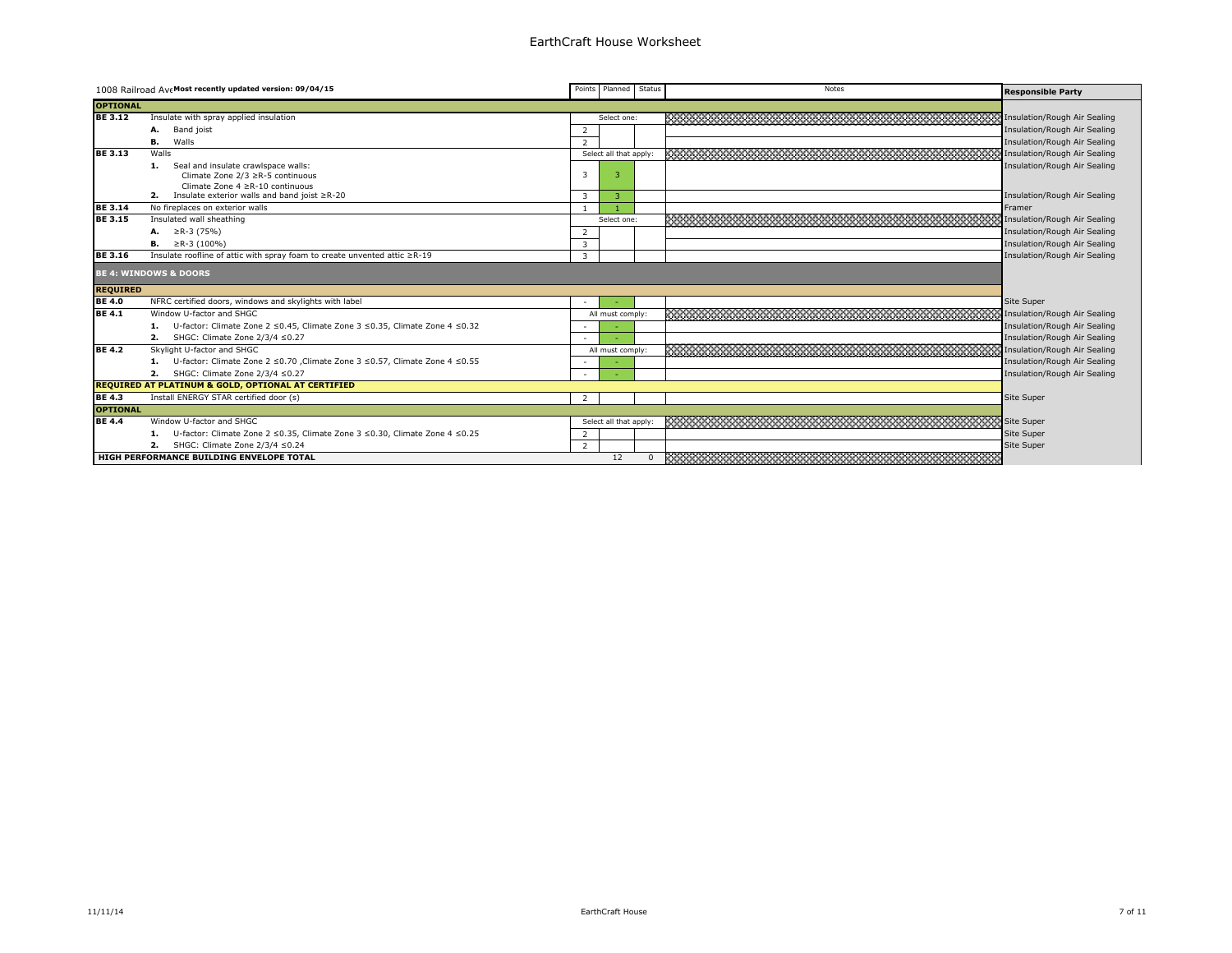|                                | 1008 Railroad Ave Most recently updated version: 09/04/15                                                                                                                           | Points                         | Planned                | Status | Notes                                                                                                                | <b>Responsible Party</b>   |
|--------------------------------|-------------------------------------------------------------------------------------------------------------------------------------------------------------------------------------|--------------------------------|------------------------|--------|----------------------------------------------------------------------------------------------------------------------|----------------------------|
|                                |                                                                                                                                                                                     |                                |                        |        |                                                                                                                      |                            |
|                                |                                                                                                                                                                                     |                                |                        |        |                                                                                                                      |                            |
|                                | <b>ENERGY EFFICIENT SYSTEMS (ES)</b>                                                                                                                                                |                                |                        |        |                                                                                                                      |                            |
|                                | <b>ES 1: HEATING &amp; COOLING EQUIPMENT</b>                                                                                                                                        |                                |                        |        |                                                                                                                      |                            |
| <b>REQUIRED</b>                |                                                                                                                                                                                     |                                |                        |        |                                                                                                                      |                            |
| <b>ES 1.0</b>                  | Size and select all HVAC equipment in accordance with ACCA Manuals J and S                                                                                                          |                                |                        |        |                                                                                                                      | <b>HVAC</b>                |
|                                |                                                                                                                                                                                     |                                | All must comply:       |        |                                                                                                                      |                            |
|                                | Complete load calculation with accredited ACCA Manual J 8th Edition Software or stamp by a<br>1.                                                                                    |                                |                        |        |                                                                                                                      | <b>HVAC</b>                |
|                                | Professional Engineer<br>Base on actual house orientation<br>2.                                                                                                                     | $\sim$                         |                        |        |                                                                                                                      | <b>HVAC</b>                |
|                                | Use most current ASHRAE Handbook of Fundamentals Climate Design Information for outdoor design<br>з.                                                                                |                                |                        |        |                                                                                                                      | <b>HVAC</b>                |
|                                | temperatures                                                                                                                                                                        |                                |                        |        |                                                                                                                      |                            |
|                                | Indoor temperatures 70°F for heating and 75°F for cooling<br>4.                                                                                                                     |                                |                        |        |                                                                                                                      | <b>HVAC</b>                |
|                                | Base infiltration on "semi-tight" or tighter<br>5.<br>Base duct tightness on "notably sealed" or tighter<br>6.                                                                      |                                |                        |        |                                                                                                                      | <b>HVAC</b>                |
|                                | Use actual area, U-factor and SHGC for windows and doors, actual area and R-values of floors, walls<br>7.                                                                           |                                |                        |        |                                                                                                                      | <b>HVAC</b>                |
|                                | and ceilings                                                                                                                                                                        |                                |                        |        |                                                                                                                      |                            |
|                                | Base on ASHRAE 62.2-2007 ventilation loads or Building Science Corporation Standard 01-2013<br>8.                                                                                   | ÷.                             |                        |        |                                                                                                                      | <b>HVAC</b>                |
|                                |                                                                                                                                                                                     |                                |                        |        |                                                                                                                      |                            |
|                                | Cooling equipment and/or single-stage heat pump between 95-115% (≤125% for heat pump in<br>9.<br>Climate Zone 4)                                                                    |                                |                        |        |                                                                                                                      | <b>HVAC</b>                |
| <b>ES 1.1</b>                  | Programmable thermostat (all systems except heat pumps)                                                                                                                             | ÷.                             |                        |        |                                                                                                                      | <b>HVAC</b>                |
| <b>ES 1.2</b>                  | Adaptive recovery thermostat (all heat pumps)                                                                                                                                       |                                |                        |        |                                                                                                                      | <b>HVAC</b>                |
| <b>ES 1.3</b>                  | AHRI performance match all indoor/outdoor coils                                                                                                                                     |                                |                        |        |                                                                                                                      | <b>HVAC</b>                |
| <b>ES 1.4</b>                  | No electric resistant heat as primary heat source                                                                                                                                   |                                |                        |        |                                                                                                                      | <b>HVAC</b>                |
| <b>ES 1.5</b>                  | Heating equipment efficiency                                                                                                                                                        | $\sim$                         |                        |        |                                                                                                                      |                            |
|                                | Furnace(s) ≥90% AFUE and within 40% of load calculation<br>1.<br>Heat pump(s): Climate Zone 2/3 $\geq$ 8.2 HSPF and within 15% of load calculation, Climate Zone 4 $\geq$ 8.5<br>2. |                                |                        |        |                                                                                                                      |                            |
|                                | HSPF and within 25% of load calculation                                                                                                                                             |                                |                        |        |                                                                                                                      |                            |
| <b>ES 1.6</b>                  | Ground-source heat pump(s) of ≥15 EER (if installed)                                                                                                                                |                                |                        |        |                                                                                                                      |                            |
| <b>ES 1.7</b>                  | Cooling equipment ≥14 SEER split system or ≥12 EER package unit in all Climate Zones                                                                                                | $\sim$                         |                        |        |                                                                                                                      |                            |
| <b>ES 1.8</b>                  | <b>REQUIRED GOLD, OPTIONAL AT CERTIFIED</b><br>Verify proper refrigerant charge and total system air flow within 20% of design air flow                                             | 5                              |                        |        |                                                                                                                      | <b>HVAC</b>                |
| <b>ES 1.9</b>                  | Locate ducts within conditioned space (≥90%)                                                                                                                                        | $\overline{3}$                 | 3                      |        |                                                                                                                      | <b>HVAC</b>                |
|                                | REQUIRED AT GOLD IN CLIMATE ZONES 2 AND 3, OPTIONAL AT CERTIFIED AND ALL LEVELS IN ZONE 4                                                                                           |                                |                        |        |                                                                                                                      |                            |
| <b>ES 1.10</b>                 | Cooling equipment ≥15 SEER or ≥13 EER                                                                                                                                               | $\overline{2}$                 | $\mathcal{P}$          |        |                                                                                                                      | <b>HVAC</b>                |
| <b>OPTIONAL</b>                |                                                                                                                                                                                     |                                |                        |        |                                                                                                                      | <b>HVAC</b>                |
| <b>ES 1.11</b>                 | Variable speed blower                                                                                                                                                               | 3                              |                        |        |                                                                                                                      | <b>HVAC</b>                |
| <b>ES 1.12</b>                 | Dual-stage compressor                                                                                                                                                               | $\mathbf{z}$                   |                        |        |                                                                                                                      | <b>HVAC</b>                |
| <b>ES 1.13</b>                 | Zone control (only available if used with variable speed air blower)                                                                                                                |                                | Select all that apply: |        | 2000 - 2000 - 2000 - 2000 - 2000 - 2000 - 2000 - 2000 - 2000 - 2000 - 2000 - 2000 - 2000 - 2000 - 2000 - 2000        | <b>HVAC</b>                |
|                                | 1. One system serves multiple zones, with dampers<br>2.<br>Zoned returns or transfer grills between zones                                                                           | $\mathbf{1}$<br>$\overline{2}$ |                        |        |                                                                                                                      | <b>HVAC</b><br><b>HVAC</b> |
| <b>ES 1.14</b>                 | High efficiency HVAC equipment                                                                                                                                                      |                                | Select one:            |        | <u> 1988 - 1989 - 1989 - 1989 - 1989 - 1989 - 1989 - 1989 - 1989 - 1989 - 1989 - 1989 - 1989 - 1989 - 1989 - 19</u>  |                            |
|                                | Ground-source heat $pump(s) \geq 17$ EER<br>А.                                                                                                                                      | $\overline{3}$                 |                        |        |                                                                                                                      | <b>HVAC</b>                |
|                                | Cooling equipment ≥16 SEER or ≥13 EER<br>в.                                                                                                                                         | $\overline{4}$                 | $\overline{3}$         |        |                                                                                                                      | <b>HVAC</b>                |
|                                | c.<br>Mini-split cooling equipment ≥16 SEER                                                                                                                                         | $\overline{4}$                 |                        |        |                                                                                                                      | <b>HVAC</b>                |
| <b>ES 1.15</b>                 | Cooling equipment between 95-115% of load calculation (not next nominal size)                                                                                                       | $\overline{2}$                 | $\overline{z}$         |        |                                                                                                                      | <b>HVAC</b>                |
|                                | <b>ES 2: DUCTWORK / AIR HANDLER</b>                                                                                                                                                 |                                |                        |        |                                                                                                                      |                            |
| <b>REQUIRED</b>                |                                                                                                                                                                                     |                                |                        |        |                                                                                                                      |                            |
| <b>ES 2.0</b>                  | Seal air handlers and duct systems with mastic                                                                                                                                      |                                |                        |        |                                                                                                                      | <b>HVAC</b>                |
| <b>ES 2.1</b>                  | Code approved solid connector for all flex-to-flex connections                                                                                                                      |                                |                        |        |                                                                                                                      | <b>HVAC</b>                |
| <b>ES 2.2</b>                  | Install rigid ducts or pull all flex ducts with no pinches and support at intervals ≤5'                                                                                             | $\sim$                         |                        |        |                                                                                                                      | <b>HVAC</b>                |
| ES 2.3                         | Fully duct all supply and return ducts                                                                                                                                              | $\sim$                         |                        |        |                                                                                                                      | <b>HVAC</b>                |
| <b>ES 2.4</b><br><b>ES 2.5</b> | No ducts in exterior walls or vaulted ceilings                                                                                                                                      | $\overline{\phantom{a}}$       |                        |        |                                                                                                                      | <b>HVAC</b><br><b>HVAC</b> |
| <b>ES 2.6</b>                  | Ducts suspended above attic floor trusses to allow for full depth of attic floor insulation                                                                                         |                                |                        |        | <u> 1988 - Jan Samuel Barbon, mars ann an 1976 - Baile Barbon, ann an 1976 - Baile Barbon, ann an 1976 - Baile B</u> | <b>HVAC</b>                |
|                                | Duct insulation<br>1.<br>R-8: Unconditioned attics and exterior locations                                                                                                           |                                | All must comply:       |        |                                                                                                                      | <b>HVAC</b>                |
|                                | R-3: All conditioned space<br>2.                                                                                                                                                    | $\sim$                         |                        |        |                                                                                                                      | <b>HVAC</b>                |
| <b>ES 2.7</b>                  | HVAC system and ductwork is dry and clean                                                                                                                                           | $\sim$                         |                        |        |                                                                                                                      | <b>HVAC</b>                |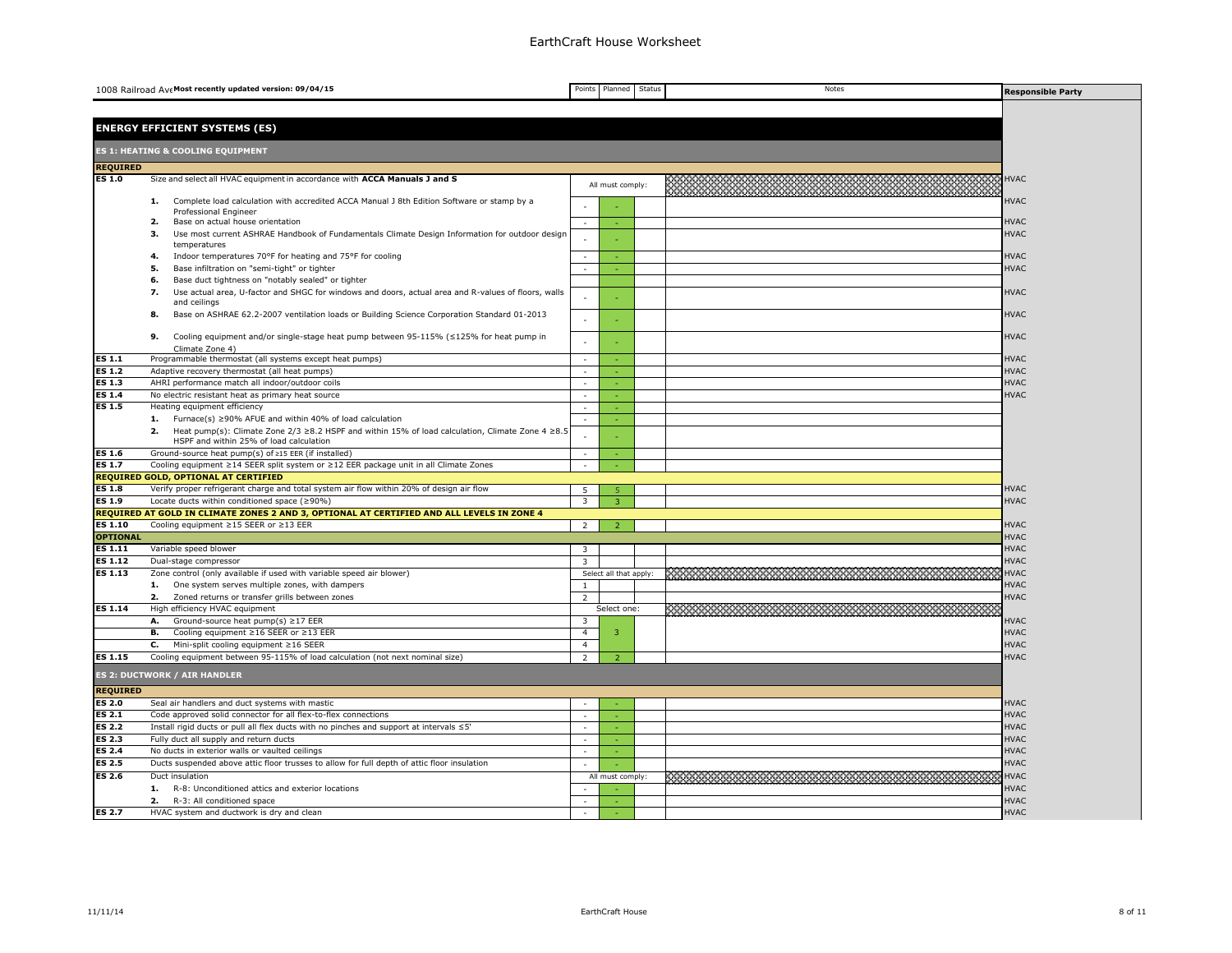| REQUIRED AT GOLD AND PLATINUM, OPTIONAL AT CERTIFIED<br><b>ES 2.8</b><br>Select all that apply:<br><b>HVAC</b><br>Improved duct design<br>**************************************<br>1. Install ducts per ACCA Manual D duct design<br>3<br>2.<br>Measure and balance airflow for each duct run (±20% of design)<br>$\overline{2}$<br><b>HVAC</b><br><b>HVAC</b><br>Verify supply and return duct static pressure<br>з.<br>$\mathbf{1}$<br><b>ES 2.9</b><br><b>HVAC</b><br>Install multiple return ducts, jumper ducts, transfer grills or measure pressure differential compliance (≤3<br>$\mathbf{1}$<br>Pa)<br><b>OPTIONAL</b><br><b>ES 2.10</b><br><u> kwamawa wa wakazi wa wakazi wa wakazi wa wa</u><br><b>HVAC</b><br>Duct design and installation<br>Select all that apply:<br>1. No duct take-offs within 6" of supply plenum cap<br><b>HVAC</b><br>$\overline{1}$<br><b>HVAC</b><br>2.<br>Rigid metal supply trunk line<br>2<br>$\overline{2}$<br><b>HVAC</b><br>з.<br>Space all supply duct take-offs at least 6" apart<br>$\mathbf{1}$<br>$\overline{1}$<br>ES 2.11<br>Return duct take-off area at plenum is 120% of supply duct take-off area at plenum<br><b>HVAC</b><br>$\overline{3}$<br><b>ES 3: DUCT LEAKAGE TEST RESULTS</b><br><b>REQUIRED</b><br><b>ES 3.0</b><br>Test duct leakage based on floor area served<br><b>HVAC</b><br>All must comply:<br><b>1.</b> Leakage to outside $\leq 4\%$ ( $\leq 5\%$ if conditioned floor area <1,200 sq. ft.)<br><b>HVAC</b><br><b>HVAC</b><br>2. Total leakage $\leq 8\%$<br><b>OPTIONAL</b><br><b>ES 3.1</b><br>Test duct leakage based on floor area served<br>Select all that apply:<br><b>HVAC</b><br><b>HVAC</b><br>1. Leakage to outside $\leq 2\%$<br>2<br><b>HVAC</b><br>2.<br>Total leakage ≤4%<br>$\overline{2}$<br><b>ES 4: VENTILATION</b><br><b>REQUIRED</b><br><b>ES 4.0</b><br>Vent all bathroom exhaust fans and all dryer vents to outdoors; all bathrooms must have exhaust fans<br><b>HVAC</b><br><b>ES 4.1</b><br>Bath fans with rated airflow of 80 CFM or measured airflow within 10% of rated airflow<br><b>HVAC</b><br><b>ES 4.2</b><br>Vent kitchen exhaust fan to exterior with ≥100 CFM airflow: gas ranges and gas cooktops<br><b>HVAC</b><br>$\sim$<br>r.<br><b>ES 4.3</b><br><b>HVAC</b><br>Back-draft dampers for kitchen, bathroom and dryer exhausts<br>$\sim$<br><b>HVAC</b><br><b>ES 4.4</b><br>Install intermittent or continuous ventilation system with damper and labeled controls meeting ASHRAE<br>62.2-2007 or Building Science Standard 01-2013 ventilation requirements; exhaust-only ventilation is not<br>$\sim$<br>allowed<br><b>ES 4.5</b><br>Locate all air intakes<br>All must comply:<br><b>HVAC</b><br><b>HVAC</b><br>1. $\geq$ 10' from exhaust outlets and vehicle idling zones<br>2. Above grade or roof deck: Climate Zone $2/3 \ge 2'$ , Climate Zone 4 $\ge 4'$<br><b>HVAC</b><br>$\sim$<br><b>ES 4.6</b><br>No power roof vents<br><b>HVAC</b><br>$\sim$<br>REQUIRED AT GOLD, OPTIONAL AT CERTIFIED<br><b>ES 4.7</b><br>If installed, ceiling fans are ENERGY STAR qualified<br><b>HVAC</b><br>2<br>$\overline{2}$<br><b>ES 4.8</b><br>ENERGY STAR bath fans (all bath fans)<br><b>HVAC</b><br>$\overline{2}$<br>$\overline{2}$<br><b>ES 4.9</b><br>Vent kitchen exhaust fan to exterior with measured airflow ≥100 CFM: electric ranges and electric<br><b>HVAC</b><br>$\overline{2}$<br>$\overline{2}$<br>cooktops<br><b>ES 4.10</b><br>Verify outdoor air supply ventilation airflow test within 20% of design values<br>$\overline{2}$<br><b>HVAC</b><br><b>ES 4.11</b><br>Install and label accessible ventilation controls, with override controls for continuously operating ventilation<br><b>HVAC</b><br>$\overline{2}$<br>fans<br><b>OPTIONAL</b><br><b>ES 4.12</b><br>Duct all bath fans with rigid ducts<br><b>HVAC</b><br>$\mathbf{1}$<br><b>ES 4.13</b><br><b>HVAC</b><br>Automatic bathroom exhaust fan controls<br>$\mathbf{1}$<br><b>ES 4.14</b><br>2<br><b>HVAC</b><br>Energy recovery ventilator<br><b>ES 4.15</b><br><b>HVAC</b><br>Vent attached storage rooms to outside any storage room attached to house<br>$\mathbf{1}$<br><b>ES 5: WATER HEATER</b><br><b>REQUIRED</b><br><b>ES 5.0</b><br>Heat trap on all storage water heaters<br>Plumbing<br><b>ES 5.1</b><br>*************************<br>High efficiency water heater (Energy Factor)<br>Select one:<br>30 gallon storage: Gas .63, Electric .94<br>А.<br>в.<br>40 gallon storage: Gas .61, Electric .93<br>$\overline{a}$<br>50 gallon storage: Gas .59, Electric .92<br>С.<br>D.<br>60 gallon storage: Gas .57, Electric .90<br>70 gallon storage: Gas .55, Electric .90<br>Е.<br>80 gallon storage: Gas .53, Electric .89<br>г.<br>G.<br>Tankless: Gas .69, Electric .97 | 1008 Railroad Ave Most recently updated version: 09/04/15 | Points | Planned | Status | Notes | <b>Responsible Party</b> |
|-------------------------------------------------------------------------------------------------------------------------------------------------------------------------------------------------------------------------------------------------------------------------------------------------------------------------------------------------------------------------------------------------------------------------------------------------------------------------------------------------------------------------------------------------------------------------------------------------------------------------------------------------------------------------------------------------------------------------------------------------------------------------------------------------------------------------------------------------------------------------------------------------------------------------------------------------------------------------------------------------------------------------------------------------------------------------------------------------------------------------------------------------------------------------------------------------------------------------------------------------------------------------------------------------------------------------------------------------------------------------------------------------------------------------------------------------------------------------------------------------------------------------------------------------------------------------------------------------------------------------------------------------------------------------------------------------------------------------------------------------------------------------------------------------------------------------------------------------------------------------------------------------------------------------------------------------------------------------------------------------------------------------------------------------------------------------------------------------------------------------------------------------------------------------------------------------------------------------------------------------------------------------------------------------------------------------------------------------------------------------------------------------------------------------------------------------------------------------------------------------------------------------------------------------------------------------------------------------------------------------------------------------------------------------------------------------------------------------------------------------------------------------------------------------------------------------------------------------------------------------------------------------------------------------------------------------------------------------------------------------------------------------------------------------------------------------------------------------------------------------------------------------------------------------------------------------------------------------------------------------------------------------------------------------------------------------------------------------------------------------------------------------------------------------------------------------------------------------------------------------------------------------------------------------------------------------------------------------------------------------------------------------------------------------------------------------------------------------------------------------------------------------------------------------------------------------------------------------------------------------------------------------------------------------------------------------------------------------------------------------------------------------------------------------------------------------------------------------------------------------------------------------------------------------------------------------------------------------------------------------------------------------------------------------------------------------------------------------------------------------------------------------------------------------------------------------------------------------------------------------------------------------------------------------------------------------------------------------------------------------------------------------------------------------------------------------------------------------------------------------------------------------------------|-----------------------------------------------------------|--------|---------|--------|-------|--------------------------|
|                                                                                                                                                                                                                                                                                                                                                                                                                                                                                                                                                                                                                                                                                                                                                                                                                                                                                                                                                                                                                                                                                                                                                                                                                                                                                                                                                                                                                                                                                                                                                                                                                                                                                                                                                                                                                                                                                                                                                                                                                                                                                                                                                                                                                                                                                                                                                                                                                                                                                                                                                                                                                                                                                                                                                                                                                                                                                                                                                                                                                                                                                                                                                                                                                                                                                                                                                                                                                                                                                                                                                                                                                                                                                                                                                                                                                                                                                                                                                                                                                                                                                                                                                                                                                                                                                                                                                                                                                                                                                                                                                                                                                                                                                                                                                                                     |                                                           |        |         |        |       |                          |
|                                                                                                                                                                                                                                                                                                                                                                                                                                                                                                                                                                                                                                                                                                                                                                                                                                                                                                                                                                                                                                                                                                                                                                                                                                                                                                                                                                                                                                                                                                                                                                                                                                                                                                                                                                                                                                                                                                                                                                                                                                                                                                                                                                                                                                                                                                                                                                                                                                                                                                                                                                                                                                                                                                                                                                                                                                                                                                                                                                                                                                                                                                                                                                                                                                                                                                                                                                                                                                                                                                                                                                                                                                                                                                                                                                                                                                                                                                                                                                                                                                                                                                                                                                                                                                                                                                                                                                                                                                                                                                                                                                                                                                                                                                                                                                                     |                                                           |        |         |        |       |                          |
|                                                                                                                                                                                                                                                                                                                                                                                                                                                                                                                                                                                                                                                                                                                                                                                                                                                                                                                                                                                                                                                                                                                                                                                                                                                                                                                                                                                                                                                                                                                                                                                                                                                                                                                                                                                                                                                                                                                                                                                                                                                                                                                                                                                                                                                                                                                                                                                                                                                                                                                                                                                                                                                                                                                                                                                                                                                                                                                                                                                                                                                                                                                                                                                                                                                                                                                                                                                                                                                                                                                                                                                                                                                                                                                                                                                                                                                                                                                                                                                                                                                                                                                                                                                                                                                                                                                                                                                                                                                                                                                                                                                                                                                                                                                                                                                     |                                                           |        |         |        |       |                          |
|                                                                                                                                                                                                                                                                                                                                                                                                                                                                                                                                                                                                                                                                                                                                                                                                                                                                                                                                                                                                                                                                                                                                                                                                                                                                                                                                                                                                                                                                                                                                                                                                                                                                                                                                                                                                                                                                                                                                                                                                                                                                                                                                                                                                                                                                                                                                                                                                                                                                                                                                                                                                                                                                                                                                                                                                                                                                                                                                                                                                                                                                                                                                                                                                                                                                                                                                                                                                                                                                                                                                                                                                                                                                                                                                                                                                                                                                                                                                                                                                                                                                                                                                                                                                                                                                                                                                                                                                                                                                                                                                                                                                                                                                                                                                                                                     |                                                           |        |         |        |       |                          |
|                                                                                                                                                                                                                                                                                                                                                                                                                                                                                                                                                                                                                                                                                                                                                                                                                                                                                                                                                                                                                                                                                                                                                                                                                                                                                                                                                                                                                                                                                                                                                                                                                                                                                                                                                                                                                                                                                                                                                                                                                                                                                                                                                                                                                                                                                                                                                                                                                                                                                                                                                                                                                                                                                                                                                                                                                                                                                                                                                                                                                                                                                                                                                                                                                                                                                                                                                                                                                                                                                                                                                                                                                                                                                                                                                                                                                                                                                                                                                                                                                                                                                                                                                                                                                                                                                                                                                                                                                                                                                                                                                                                                                                                                                                                                                                                     |                                                           |        |         |        |       |                          |
|                                                                                                                                                                                                                                                                                                                                                                                                                                                                                                                                                                                                                                                                                                                                                                                                                                                                                                                                                                                                                                                                                                                                                                                                                                                                                                                                                                                                                                                                                                                                                                                                                                                                                                                                                                                                                                                                                                                                                                                                                                                                                                                                                                                                                                                                                                                                                                                                                                                                                                                                                                                                                                                                                                                                                                                                                                                                                                                                                                                                                                                                                                                                                                                                                                                                                                                                                                                                                                                                                                                                                                                                                                                                                                                                                                                                                                                                                                                                                                                                                                                                                                                                                                                                                                                                                                                                                                                                                                                                                                                                                                                                                                                                                                                                                                                     |                                                           |        |         |        |       |                          |
|                                                                                                                                                                                                                                                                                                                                                                                                                                                                                                                                                                                                                                                                                                                                                                                                                                                                                                                                                                                                                                                                                                                                                                                                                                                                                                                                                                                                                                                                                                                                                                                                                                                                                                                                                                                                                                                                                                                                                                                                                                                                                                                                                                                                                                                                                                                                                                                                                                                                                                                                                                                                                                                                                                                                                                                                                                                                                                                                                                                                                                                                                                                                                                                                                                                                                                                                                                                                                                                                                                                                                                                                                                                                                                                                                                                                                                                                                                                                                                                                                                                                                                                                                                                                                                                                                                                                                                                                                                                                                                                                                                                                                                                                                                                                                                                     |                                                           |        |         |        |       |                          |
|                                                                                                                                                                                                                                                                                                                                                                                                                                                                                                                                                                                                                                                                                                                                                                                                                                                                                                                                                                                                                                                                                                                                                                                                                                                                                                                                                                                                                                                                                                                                                                                                                                                                                                                                                                                                                                                                                                                                                                                                                                                                                                                                                                                                                                                                                                                                                                                                                                                                                                                                                                                                                                                                                                                                                                                                                                                                                                                                                                                                                                                                                                                                                                                                                                                                                                                                                                                                                                                                                                                                                                                                                                                                                                                                                                                                                                                                                                                                                                                                                                                                                                                                                                                                                                                                                                                                                                                                                                                                                                                                                                                                                                                                                                                                                                                     |                                                           |        |         |        |       |                          |
|                                                                                                                                                                                                                                                                                                                                                                                                                                                                                                                                                                                                                                                                                                                                                                                                                                                                                                                                                                                                                                                                                                                                                                                                                                                                                                                                                                                                                                                                                                                                                                                                                                                                                                                                                                                                                                                                                                                                                                                                                                                                                                                                                                                                                                                                                                                                                                                                                                                                                                                                                                                                                                                                                                                                                                                                                                                                                                                                                                                                                                                                                                                                                                                                                                                                                                                                                                                                                                                                                                                                                                                                                                                                                                                                                                                                                                                                                                                                                                                                                                                                                                                                                                                                                                                                                                                                                                                                                                                                                                                                                                                                                                                                                                                                                                                     |                                                           |        |         |        |       |                          |
|                                                                                                                                                                                                                                                                                                                                                                                                                                                                                                                                                                                                                                                                                                                                                                                                                                                                                                                                                                                                                                                                                                                                                                                                                                                                                                                                                                                                                                                                                                                                                                                                                                                                                                                                                                                                                                                                                                                                                                                                                                                                                                                                                                                                                                                                                                                                                                                                                                                                                                                                                                                                                                                                                                                                                                                                                                                                                                                                                                                                                                                                                                                                                                                                                                                                                                                                                                                                                                                                                                                                                                                                                                                                                                                                                                                                                                                                                                                                                                                                                                                                                                                                                                                                                                                                                                                                                                                                                                                                                                                                                                                                                                                                                                                                                                                     |                                                           |        |         |        |       |                          |
|                                                                                                                                                                                                                                                                                                                                                                                                                                                                                                                                                                                                                                                                                                                                                                                                                                                                                                                                                                                                                                                                                                                                                                                                                                                                                                                                                                                                                                                                                                                                                                                                                                                                                                                                                                                                                                                                                                                                                                                                                                                                                                                                                                                                                                                                                                                                                                                                                                                                                                                                                                                                                                                                                                                                                                                                                                                                                                                                                                                                                                                                                                                                                                                                                                                                                                                                                                                                                                                                                                                                                                                                                                                                                                                                                                                                                                                                                                                                                                                                                                                                                                                                                                                                                                                                                                                                                                                                                                                                                                                                                                                                                                                                                                                                                                                     |                                                           |        |         |        |       |                          |
|                                                                                                                                                                                                                                                                                                                                                                                                                                                                                                                                                                                                                                                                                                                                                                                                                                                                                                                                                                                                                                                                                                                                                                                                                                                                                                                                                                                                                                                                                                                                                                                                                                                                                                                                                                                                                                                                                                                                                                                                                                                                                                                                                                                                                                                                                                                                                                                                                                                                                                                                                                                                                                                                                                                                                                                                                                                                                                                                                                                                                                                                                                                                                                                                                                                                                                                                                                                                                                                                                                                                                                                                                                                                                                                                                                                                                                                                                                                                                                                                                                                                                                                                                                                                                                                                                                                                                                                                                                                                                                                                                                                                                                                                                                                                                                                     |                                                           |        |         |        |       |                          |
|                                                                                                                                                                                                                                                                                                                                                                                                                                                                                                                                                                                                                                                                                                                                                                                                                                                                                                                                                                                                                                                                                                                                                                                                                                                                                                                                                                                                                                                                                                                                                                                                                                                                                                                                                                                                                                                                                                                                                                                                                                                                                                                                                                                                                                                                                                                                                                                                                                                                                                                                                                                                                                                                                                                                                                                                                                                                                                                                                                                                                                                                                                                                                                                                                                                                                                                                                                                                                                                                                                                                                                                                                                                                                                                                                                                                                                                                                                                                                                                                                                                                                                                                                                                                                                                                                                                                                                                                                                                                                                                                                                                                                                                                                                                                                                                     |                                                           |        |         |        |       |                          |
|                                                                                                                                                                                                                                                                                                                                                                                                                                                                                                                                                                                                                                                                                                                                                                                                                                                                                                                                                                                                                                                                                                                                                                                                                                                                                                                                                                                                                                                                                                                                                                                                                                                                                                                                                                                                                                                                                                                                                                                                                                                                                                                                                                                                                                                                                                                                                                                                                                                                                                                                                                                                                                                                                                                                                                                                                                                                                                                                                                                                                                                                                                                                                                                                                                                                                                                                                                                                                                                                                                                                                                                                                                                                                                                                                                                                                                                                                                                                                                                                                                                                                                                                                                                                                                                                                                                                                                                                                                                                                                                                                                                                                                                                                                                                                                                     |                                                           |        |         |        |       |                          |
|                                                                                                                                                                                                                                                                                                                                                                                                                                                                                                                                                                                                                                                                                                                                                                                                                                                                                                                                                                                                                                                                                                                                                                                                                                                                                                                                                                                                                                                                                                                                                                                                                                                                                                                                                                                                                                                                                                                                                                                                                                                                                                                                                                                                                                                                                                                                                                                                                                                                                                                                                                                                                                                                                                                                                                                                                                                                                                                                                                                                                                                                                                                                                                                                                                                                                                                                                                                                                                                                                                                                                                                                                                                                                                                                                                                                                                                                                                                                                                                                                                                                                                                                                                                                                                                                                                                                                                                                                                                                                                                                                                                                                                                                                                                                                                                     |                                                           |        |         |        |       |                          |
|                                                                                                                                                                                                                                                                                                                                                                                                                                                                                                                                                                                                                                                                                                                                                                                                                                                                                                                                                                                                                                                                                                                                                                                                                                                                                                                                                                                                                                                                                                                                                                                                                                                                                                                                                                                                                                                                                                                                                                                                                                                                                                                                                                                                                                                                                                                                                                                                                                                                                                                                                                                                                                                                                                                                                                                                                                                                                                                                                                                                                                                                                                                                                                                                                                                                                                                                                                                                                                                                                                                                                                                                                                                                                                                                                                                                                                                                                                                                                                                                                                                                                                                                                                                                                                                                                                                                                                                                                                                                                                                                                                                                                                                                                                                                                                                     |                                                           |        |         |        |       |                          |
|                                                                                                                                                                                                                                                                                                                                                                                                                                                                                                                                                                                                                                                                                                                                                                                                                                                                                                                                                                                                                                                                                                                                                                                                                                                                                                                                                                                                                                                                                                                                                                                                                                                                                                                                                                                                                                                                                                                                                                                                                                                                                                                                                                                                                                                                                                                                                                                                                                                                                                                                                                                                                                                                                                                                                                                                                                                                                                                                                                                                                                                                                                                                                                                                                                                                                                                                                                                                                                                                                                                                                                                                                                                                                                                                                                                                                                                                                                                                                                                                                                                                                                                                                                                                                                                                                                                                                                                                                                                                                                                                                                                                                                                                                                                                                                                     |                                                           |        |         |        |       |                          |
|                                                                                                                                                                                                                                                                                                                                                                                                                                                                                                                                                                                                                                                                                                                                                                                                                                                                                                                                                                                                                                                                                                                                                                                                                                                                                                                                                                                                                                                                                                                                                                                                                                                                                                                                                                                                                                                                                                                                                                                                                                                                                                                                                                                                                                                                                                                                                                                                                                                                                                                                                                                                                                                                                                                                                                                                                                                                                                                                                                                                                                                                                                                                                                                                                                                                                                                                                                                                                                                                                                                                                                                                                                                                                                                                                                                                                                                                                                                                                                                                                                                                                                                                                                                                                                                                                                                                                                                                                                                                                                                                                                                                                                                                                                                                                                                     |                                                           |        |         |        |       |                          |
|                                                                                                                                                                                                                                                                                                                                                                                                                                                                                                                                                                                                                                                                                                                                                                                                                                                                                                                                                                                                                                                                                                                                                                                                                                                                                                                                                                                                                                                                                                                                                                                                                                                                                                                                                                                                                                                                                                                                                                                                                                                                                                                                                                                                                                                                                                                                                                                                                                                                                                                                                                                                                                                                                                                                                                                                                                                                                                                                                                                                                                                                                                                                                                                                                                                                                                                                                                                                                                                                                                                                                                                                                                                                                                                                                                                                                                                                                                                                                                                                                                                                                                                                                                                                                                                                                                                                                                                                                                                                                                                                                                                                                                                                                                                                                                                     |                                                           |        |         |        |       |                          |
|                                                                                                                                                                                                                                                                                                                                                                                                                                                                                                                                                                                                                                                                                                                                                                                                                                                                                                                                                                                                                                                                                                                                                                                                                                                                                                                                                                                                                                                                                                                                                                                                                                                                                                                                                                                                                                                                                                                                                                                                                                                                                                                                                                                                                                                                                                                                                                                                                                                                                                                                                                                                                                                                                                                                                                                                                                                                                                                                                                                                                                                                                                                                                                                                                                                                                                                                                                                                                                                                                                                                                                                                                                                                                                                                                                                                                                                                                                                                                                                                                                                                                                                                                                                                                                                                                                                                                                                                                                                                                                                                                                                                                                                                                                                                                                                     |                                                           |        |         |        |       |                          |
|                                                                                                                                                                                                                                                                                                                                                                                                                                                                                                                                                                                                                                                                                                                                                                                                                                                                                                                                                                                                                                                                                                                                                                                                                                                                                                                                                                                                                                                                                                                                                                                                                                                                                                                                                                                                                                                                                                                                                                                                                                                                                                                                                                                                                                                                                                                                                                                                                                                                                                                                                                                                                                                                                                                                                                                                                                                                                                                                                                                                                                                                                                                                                                                                                                                                                                                                                                                                                                                                                                                                                                                                                                                                                                                                                                                                                                                                                                                                                                                                                                                                                                                                                                                                                                                                                                                                                                                                                                                                                                                                                                                                                                                                                                                                                                                     |                                                           |        |         |        |       |                          |
|                                                                                                                                                                                                                                                                                                                                                                                                                                                                                                                                                                                                                                                                                                                                                                                                                                                                                                                                                                                                                                                                                                                                                                                                                                                                                                                                                                                                                                                                                                                                                                                                                                                                                                                                                                                                                                                                                                                                                                                                                                                                                                                                                                                                                                                                                                                                                                                                                                                                                                                                                                                                                                                                                                                                                                                                                                                                                                                                                                                                                                                                                                                                                                                                                                                                                                                                                                                                                                                                                                                                                                                                                                                                                                                                                                                                                                                                                                                                                                                                                                                                                                                                                                                                                                                                                                                                                                                                                                                                                                                                                                                                                                                                                                                                                                                     |                                                           |        |         |        |       |                          |
|                                                                                                                                                                                                                                                                                                                                                                                                                                                                                                                                                                                                                                                                                                                                                                                                                                                                                                                                                                                                                                                                                                                                                                                                                                                                                                                                                                                                                                                                                                                                                                                                                                                                                                                                                                                                                                                                                                                                                                                                                                                                                                                                                                                                                                                                                                                                                                                                                                                                                                                                                                                                                                                                                                                                                                                                                                                                                                                                                                                                                                                                                                                                                                                                                                                                                                                                                                                                                                                                                                                                                                                                                                                                                                                                                                                                                                                                                                                                                                                                                                                                                                                                                                                                                                                                                                                                                                                                                                                                                                                                                                                                                                                                                                                                                                                     |                                                           |        |         |        |       |                          |
|                                                                                                                                                                                                                                                                                                                                                                                                                                                                                                                                                                                                                                                                                                                                                                                                                                                                                                                                                                                                                                                                                                                                                                                                                                                                                                                                                                                                                                                                                                                                                                                                                                                                                                                                                                                                                                                                                                                                                                                                                                                                                                                                                                                                                                                                                                                                                                                                                                                                                                                                                                                                                                                                                                                                                                                                                                                                                                                                                                                                                                                                                                                                                                                                                                                                                                                                                                                                                                                                                                                                                                                                                                                                                                                                                                                                                                                                                                                                                                                                                                                                                                                                                                                                                                                                                                                                                                                                                                                                                                                                                                                                                                                                                                                                                                                     |                                                           |        |         |        |       |                          |
|                                                                                                                                                                                                                                                                                                                                                                                                                                                                                                                                                                                                                                                                                                                                                                                                                                                                                                                                                                                                                                                                                                                                                                                                                                                                                                                                                                                                                                                                                                                                                                                                                                                                                                                                                                                                                                                                                                                                                                                                                                                                                                                                                                                                                                                                                                                                                                                                                                                                                                                                                                                                                                                                                                                                                                                                                                                                                                                                                                                                                                                                                                                                                                                                                                                                                                                                                                                                                                                                                                                                                                                                                                                                                                                                                                                                                                                                                                                                                                                                                                                                                                                                                                                                                                                                                                                                                                                                                                                                                                                                                                                                                                                                                                                                                                                     |                                                           |        |         |        |       |                          |
|                                                                                                                                                                                                                                                                                                                                                                                                                                                                                                                                                                                                                                                                                                                                                                                                                                                                                                                                                                                                                                                                                                                                                                                                                                                                                                                                                                                                                                                                                                                                                                                                                                                                                                                                                                                                                                                                                                                                                                                                                                                                                                                                                                                                                                                                                                                                                                                                                                                                                                                                                                                                                                                                                                                                                                                                                                                                                                                                                                                                                                                                                                                                                                                                                                                                                                                                                                                                                                                                                                                                                                                                                                                                                                                                                                                                                                                                                                                                                                                                                                                                                                                                                                                                                                                                                                                                                                                                                                                                                                                                                                                                                                                                                                                                                                                     |                                                           |        |         |        |       |                          |
|                                                                                                                                                                                                                                                                                                                                                                                                                                                                                                                                                                                                                                                                                                                                                                                                                                                                                                                                                                                                                                                                                                                                                                                                                                                                                                                                                                                                                                                                                                                                                                                                                                                                                                                                                                                                                                                                                                                                                                                                                                                                                                                                                                                                                                                                                                                                                                                                                                                                                                                                                                                                                                                                                                                                                                                                                                                                                                                                                                                                                                                                                                                                                                                                                                                                                                                                                                                                                                                                                                                                                                                                                                                                                                                                                                                                                                                                                                                                                                                                                                                                                                                                                                                                                                                                                                                                                                                                                                                                                                                                                                                                                                                                                                                                                                                     |                                                           |        |         |        |       |                          |
|                                                                                                                                                                                                                                                                                                                                                                                                                                                                                                                                                                                                                                                                                                                                                                                                                                                                                                                                                                                                                                                                                                                                                                                                                                                                                                                                                                                                                                                                                                                                                                                                                                                                                                                                                                                                                                                                                                                                                                                                                                                                                                                                                                                                                                                                                                                                                                                                                                                                                                                                                                                                                                                                                                                                                                                                                                                                                                                                                                                                                                                                                                                                                                                                                                                                                                                                                                                                                                                                                                                                                                                                                                                                                                                                                                                                                                                                                                                                                                                                                                                                                                                                                                                                                                                                                                                                                                                                                                                                                                                                                                                                                                                                                                                                                                                     |                                                           |        |         |        |       |                          |
|                                                                                                                                                                                                                                                                                                                                                                                                                                                                                                                                                                                                                                                                                                                                                                                                                                                                                                                                                                                                                                                                                                                                                                                                                                                                                                                                                                                                                                                                                                                                                                                                                                                                                                                                                                                                                                                                                                                                                                                                                                                                                                                                                                                                                                                                                                                                                                                                                                                                                                                                                                                                                                                                                                                                                                                                                                                                                                                                                                                                                                                                                                                                                                                                                                                                                                                                                                                                                                                                                                                                                                                                                                                                                                                                                                                                                                                                                                                                                                                                                                                                                                                                                                                                                                                                                                                                                                                                                                                                                                                                                                                                                                                                                                                                                                                     |                                                           |        |         |        |       |                          |
|                                                                                                                                                                                                                                                                                                                                                                                                                                                                                                                                                                                                                                                                                                                                                                                                                                                                                                                                                                                                                                                                                                                                                                                                                                                                                                                                                                                                                                                                                                                                                                                                                                                                                                                                                                                                                                                                                                                                                                                                                                                                                                                                                                                                                                                                                                                                                                                                                                                                                                                                                                                                                                                                                                                                                                                                                                                                                                                                                                                                                                                                                                                                                                                                                                                                                                                                                                                                                                                                                                                                                                                                                                                                                                                                                                                                                                                                                                                                                                                                                                                                                                                                                                                                                                                                                                                                                                                                                                                                                                                                                                                                                                                                                                                                                                                     |                                                           |        |         |        |       |                          |
|                                                                                                                                                                                                                                                                                                                                                                                                                                                                                                                                                                                                                                                                                                                                                                                                                                                                                                                                                                                                                                                                                                                                                                                                                                                                                                                                                                                                                                                                                                                                                                                                                                                                                                                                                                                                                                                                                                                                                                                                                                                                                                                                                                                                                                                                                                                                                                                                                                                                                                                                                                                                                                                                                                                                                                                                                                                                                                                                                                                                                                                                                                                                                                                                                                                                                                                                                                                                                                                                                                                                                                                                                                                                                                                                                                                                                                                                                                                                                                                                                                                                                                                                                                                                                                                                                                                                                                                                                                                                                                                                                                                                                                                                                                                                                                                     |                                                           |        |         |        |       |                          |
|                                                                                                                                                                                                                                                                                                                                                                                                                                                                                                                                                                                                                                                                                                                                                                                                                                                                                                                                                                                                                                                                                                                                                                                                                                                                                                                                                                                                                                                                                                                                                                                                                                                                                                                                                                                                                                                                                                                                                                                                                                                                                                                                                                                                                                                                                                                                                                                                                                                                                                                                                                                                                                                                                                                                                                                                                                                                                                                                                                                                                                                                                                                                                                                                                                                                                                                                                                                                                                                                                                                                                                                                                                                                                                                                                                                                                                                                                                                                                                                                                                                                                                                                                                                                                                                                                                                                                                                                                                                                                                                                                                                                                                                                                                                                                                                     |                                                           |        |         |        |       |                          |
|                                                                                                                                                                                                                                                                                                                                                                                                                                                                                                                                                                                                                                                                                                                                                                                                                                                                                                                                                                                                                                                                                                                                                                                                                                                                                                                                                                                                                                                                                                                                                                                                                                                                                                                                                                                                                                                                                                                                                                                                                                                                                                                                                                                                                                                                                                                                                                                                                                                                                                                                                                                                                                                                                                                                                                                                                                                                                                                                                                                                                                                                                                                                                                                                                                                                                                                                                                                                                                                                                                                                                                                                                                                                                                                                                                                                                                                                                                                                                                                                                                                                                                                                                                                                                                                                                                                                                                                                                                                                                                                                                                                                                                                                                                                                                                                     |                                                           |        |         |        |       |                          |
|                                                                                                                                                                                                                                                                                                                                                                                                                                                                                                                                                                                                                                                                                                                                                                                                                                                                                                                                                                                                                                                                                                                                                                                                                                                                                                                                                                                                                                                                                                                                                                                                                                                                                                                                                                                                                                                                                                                                                                                                                                                                                                                                                                                                                                                                                                                                                                                                                                                                                                                                                                                                                                                                                                                                                                                                                                                                                                                                                                                                                                                                                                                                                                                                                                                                                                                                                                                                                                                                                                                                                                                                                                                                                                                                                                                                                                                                                                                                                                                                                                                                                                                                                                                                                                                                                                                                                                                                                                                                                                                                                                                                                                                                                                                                                                                     |                                                           |        |         |        |       |                          |
|                                                                                                                                                                                                                                                                                                                                                                                                                                                                                                                                                                                                                                                                                                                                                                                                                                                                                                                                                                                                                                                                                                                                                                                                                                                                                                                                                                                                                                                                                                                                                                                                                                                                                                                                                                                                                                                                                                                                                                                                                                                                                                                                                                                                                                                                                                                                                                                                                                                                                                                                                                                                                                                                                                                                                                                                                                                                                                                                                                                                                                                                                                                                                                                                                                                                                                                                                                                                                                                                                                                                                                                                                                                                                                                                                                                                                                                                                                                                                                                                                                                                                                                                                                                                                                                                                                                                                                                                                                                                                                                                                                                                                                                                                                                                                                                     |                                                           |        |         |        |       |                          |
|                                                                                                                                                                                                                                                                                                                                                                                                                                                                                                                                                                                                                                                                                                                                                                                                                                                                                                                                                                                                                                                                                                                                                                                                                                                                                                                                                                                                                                                                                                                                                                                                                                                                                                                                                                                                                                                                                                                                                                                                                                                                                                                                                                                                                                                                                                                                                                                                                                                                                                                                                                                                                                                                                                                                                                                                                                                                                                                                                                                                                                                                                                                                                                                                                                                                                                                                                                                                                                                                                                                                                                                                                                                                                                                                                                                                                                                                                                                                                                                                                                                                                                                                                                                                                                                                                                                                                                                                                                                                                                                                                                                                                                                                                                                                                                                     |                                                           |        |         |        |       |                          |
|                                                                                                                                                                                                                                                                                                                                                                                                                                                                                                                                                                                                                                                                                                                                                                                                                                                                                                                                                                                                                                                                                                                                                                                                                                                                                                                                                                                                                                                                                                                                                                                                                                                                                                                                                                                                                                                                                                                                                                                                                                                                                                                                                                                                                                                                                                                                                                                                                                                                                                                                                                                                                                                                                                                                                                                                                                                                                                                                                                                                                                                                                                                                                                                                                                                                                                                                                                                                                                                                                                                                                                                                                                                                                                                                                                                                                                                                                                                                                                                                                                                                                                                                                                                                                                                                                                                                                                                                                                                                                                                                                                                                                                                                                                                                                                                     |                                                           |        |         |        |       |                          |
|                                                                                                                                                                                                                                                                                                                                                                                                                                                                                                                                                                                                                                                                                                                                                                                                                                                                                                                                                                                                                                                                                                                                                                                                                                                                                                                                                                                                                                                                                                                                                                                                                                                                                                                                                                                                                                                                                                                                                                                                                                                                                                                                                                                                                                                                                                                                                                                                                                                                                                                                                                                                                                                                                                                                                                                                                                                                                                                                                                                                                                                                                                                                                                                                                                                                                                                                                                                                                                                                                                                                                                                                                                                                                                                                                                                                                                                                                                                                                                                                                                                                                                                                                                                                                                                                                                                                                                                                                                                                                                                                                                                                                                                                                                                                                                                     |                                                           |        |         |        |       |                          |
|                                                                                                                                                                                                                                                                                                                                                                                                                                                                                                                                                                                                                                                                                                                                                                                                                                                                                                                                                                                                                                                                                                                                                                                                                                                                                                                                                                                                                                                                                                                                                                                                                                                                                                                                                                                                                                                                                                                                                                                                                                                                                                                                                                                                                                                                                                                                                                                                                                                                                                                                                                                                                                                                                                                                                                                                                                                                                                                                                                                                                                                                                                                                                                                                                                                                                                                                                                                                                                                                                                                                                                                                                                                                                                                                                                                                                                                                                                                                                                                                                                                                                                                                                                                                                                                                                                                                                                                                                                                                                                                                                                                                                                                                                                                                                                                     |                                                           |        |         |        |       |                          |
|                                                                                                                                                                                                                                                                                                                                                                                                                                                                                                                                                                                                                                                                                                                                                                                                                                                                                                                                                                                                                                                                                                                                                                                                                                                                                                                                                                                                                                                                                                                                                                                                                                                                                                                                                                                                                                                                                                                                                                                                                                                                                                                                                                                                                                                                                                                                                                                                                                                                                                                                                                                                                                                                                                                                                                                                                                                                                                                                                                                                                                                                                                                                                                                                                                                                                                                                                                                                                                                                                                                                                                                                                                                                                                                                                                                                                                                                                                                                                                                                                                                                                                                                                                                                                                                                                                                                                                                                                                                                                                                                                                                                                                                                                                                                                                                     |                                                           |        |         |        |       |                          |
|                                                                                                                                                                                                                                                                                                                                                                                                                                                                                                                                                                                                                                                                                                                                                                                                                                                                                                                                                                                                                                                                                                                                                                                                                                                                                                                                                                                                                                                                                                                                                                                                                                                                                                                                                                                                                                                                                                                                                                                                                                                                                                                                                                                                                                                                                                                                                                                                                                                                                                                                                                                                                                                                                                                                                                                                                                                                                                                                                                                                                                                                                                                                                                                                                                                                                                                                                                                                                                                                                                                                                                                                                                                                                                                                                                                                                                                                                                                                                                                                                                                                                                                                                                                                                                                                                                                                                                                                                                                                                                                                                                                                                                                                                                                                                                                     |                                                           |        |         |        |       |                          |
|                                                                                                                                                                                                                                                                                                                                                                                                                                                                                                                                                                                                                                                                                                                                                                                                                                                                                                                                                                                                                                                                                                                                                                                                                                                                                                                                                                                                                                                                                                                                                                                                                                                                                                                                                                                                                                                                                                                                                                                                                                                                                                                                                                                                                                                                                                                                                                                                                                                                                                                                                                                                                                                                                                                                                                                                                                                                                                                                                                                                                                                                                                                                                                                                                                                                                                                                                                                                                                                                                                                                                                                                                                                                                                                                                                                                                                                                                                                                                                                                                                                                                                                                                                                                                                                                                                                                                                                                                                                                                                                                                                                                                                                                                                                                                                                     |                                                           |        |         |        |       |                          |
|                                                                                                                                                                                                                                                                                                                                                                                                                                                                                                                                                                                                                                                                                                                                                                                                                                                                                                                                                                                                                                                                                                                                                                                                                                                                                                                                                                                                                                                                                                                                                                                                                                                                                                                                                                                                                                                                                                                                                                                                                                                                                                                                                                                                                                                                                                                                                                                                                                                                                                                                                                                                                                                                                                                                                                                                                                                                                                                                                                                                                                                                                                                                                                                                                                                                                                                                                                                                                                                                                                                                                                                                                                                                                                                                                                                                                                                                                                                                                                                                                                                                                                                                                                                                                                                                                                                                                                                                                                                                                                                                                                                                                                                                                                                                                                                     |                                                           |        |         |        |       |                          |
|                                                                                                                                                                                                                                                                                                                                                                                                                                                                                                                                                                                                                                                                                                                                                                                                                                                                                                                                                                                                                                                                                                                                                                                                                                                                                                                                                                                                                                                                                                                                                                                                                                                                                                                                                                                                                                                                                                                                                                                                                                                                                                                                                                                                                                                                                                                                                                                                                                                                                                                                                                                                                                                                                                                                                                                                                                                                                                                                                                                                                                                                                                                                                                                                                                                                                                                                                                                                                                                                                                                                                                                                                                                                                                                                                                                                                                                                                                                                                                                                                                                                                                                                                                                                                                                                                                                                                                                                                                                                                                                                                                                                                                                                                                                                                                                     |                                                           |        |         |        |       |                          |
|                                                                                                                                                                                                                                                                                                                                                                                                                                                                                                                                                                                                                                                                                                                                                                                                                                                                                                                                                                                                                                                                                                                                                                                                                                                                                                                                                                                                                                                                                                                                                                                                                                                                                                                                                                                                                                                                                                                                                                                                                                                                                                                                                                                                                                                                                                                                                                                                                                                                                                                                                                                                                                                                                                                                                                                                                                                                                                                                                                                                                                                                                                                                                                                                                                                                                                                                                                                                                                                                                                                                                                                                                                                                                                                                                                                                                                                                                                                                                                                                                                                                                                                                                                                                                                                                                                                                                                                                                                                                                                                                                                                                                                                                                                                                                                                     |                                                           |        |         |        |       |                          |
|                                                                                                                                                                                                                                                                                                                                                                                                                                                                                                                                                                                                                                                                                                                                                                                                                                                                                                                                                                                                                                                                                                                                                                                                                                                                                                                                                                                                                                                                                                                                                                                                                                                                                                                                                                                                                                                                                                                                                                                                                                                                                                                                                                                                                                                                                                                                                                                                                                                                                                                                                                                                                                                                                                                                                                                                                                                                                                                                                                                                                                                                                                                                                                                                                                                                                                                                                                                                                                                                                                                                                                                                                                                                                                                                                                                                                                                                                                                                                                                                                                                                                                                                                                                                                                                                                                                                                                                                                                                                                                                                                                                                                                                                                                                                                                                     |                                                           |        |         |        |       |                          |
|                                                                                                                                                                                                                                                                                                                                                                                                                                                                                                                                                                                                                                                                                                                                                                                                                                                                                                                                                                                                                                                                                                                                                                                                                                                                                                                                                                                                                                                                                                                                                                                                                                                                                                                                                                                                                                                                                                                                                                                                                                                                                                                                                                                                                                                                                                                                                                                                                                                                                                                                                                                                                                                                                                                                                                                                                                                                                                                                                                                                                                                                                                                                                                                                                                                                                                                                                                                                                                                                                                                                                                                                                                                                                                                                                                                                                                                                                                                                                                                                                                                                                                                                                                                                                                                                                                                                                                                                                                                                                                                                                                                                                                                                                                                                                                                     |                                                           |        |         |        |       |                          |
|                                                                                                                                                                                                                                                                                                                                                                                                                                                                                                                                                                                                                                                                                                                                                                                                                                                                                                                                                                                                                                                                                                                                                                                                                                                                                                                                                                                                                                                                                                                                                                                                                                                                                                                                                                                                                                                                                                                                                                                                                                                                                                                                                                                                                                                                                                                                                                                                                                                                                                                                                                                                                                                                                                                                                                                                                                                                                                                                                                                                                                                                                                                                                                                                                                                                                                                                                                                                                                                                                                                                                                                                                                                                                                                                                                                                                                                                                                                                                                                                                                                                                                                                                                                                                                                                                                                                                                                                                                                                                                                                                                                                                                                                                                                                                                                     |                                                           |        |         |        |       |                          |
|                                                                                                                                                                                                                                                                                                                                                                                                                                                                                                                                                                                                                                                                                                                                                                                                                                                                                                                                                                                                                                                                                                                                                                                                                                                                                                                                                                                                                                                                                                                                                                                                                                                                                                                                                                                                                                                                                                                                                                                                                                                                                                                                                                                                                                                                                                                                                                                                                                                                                                                                                                                                                                                                                                                                                                                                                                                                                                                                                                                                                                                                                                                                                                                                                                                                                                                                                                                                                                                                                                                                                                                                                                                                                                                                                                                                                                                                                                                                                                                                                                                                                                                                                                                                                                                                                                                                                                                                                                                                                                                                                                                                                                                                                                                                                                                     |                                                           |        |         |        |       |                          |
|                                                                                                                                                                                                                                                                                                                                                                                                                                                                                                                                                                                                                                                                                                                                                                                                                                                                                                                                                                                                                                                                                                                                                                                                                                                                                                                                                                                                                                                                                                                                                                                                                                                                                                                                                                                                                                                                                                                                                                                                                                                                                                                                                                                                                                                                                                                                                                                                                                                                                                                                                                                                                                                                                                                                                                                                                                                                                                                                                                                                                                                                                                                                                                                                                                                                                                                                                                                                                                                                                                                                                                                                                                                                                                                                                                                                                                                                                                                                                                                                                                                                                                                                                                                                                                                                                                                                                                                                                                                                                                                                                                                                                                                                                                                                                                                     |                                                           |        |         |        |       |                          |
|                                                                                                                                                                                                                                                                                                                                                                                                                                                                                                                                                                                                                                                                                                                                                                                                                                                                                                                                                                                                                                                                                                                                                                                                                                                                                                                                                                                                                                                                                                                                                                                                                                                                                                                                                                                                                                                                                                                                                                                                                                                                                                                                                                                                                                                                                                                                                                                                                                                                                                                                                                                                                                                                                                                                                                                                                                                                                                                                                                                                                                                                                                                                                                                                                                                                                                                                                                                                                                                                                                                                                                                                                                                                                                                                                                                                                                                                                                                                                                                                                                                                                                                                                                                                                                                                                                                                                                                                                                                                                                                                                                                                                                                                                                                                                                                     |                                                           |        |         |        |       |                          |
|                                                                                                                                                                                                                                                                                                                                                                                                                                                                                                                                                                                                                                                                                                                                                                                                                                                                                                                                                                                                                                                                                                                                                                                                                                                                                                                                                                                                                                                                                                                                                                                                                                                                                                                                                                                                                                                                                                                                                                                                                                                                                                                                                                                                                                                                                                                                                                                                                                                                                                                                                                                                                                                                                                                                                                                                                                                                                                                                                                                                                                                                                                                                                                                                                                                                                                                                                                                                                                                                                                                                                                                                                                                                                                                                                                                                                                                                                                                                                                                                                                                                                                                                                                                                                                                                                                                                                                                                                                                                                                                                                                                                                                                                                                                                                                                     |                                                           |        |         |        |       |                          |
|                                                                                                                                                                                                                                                                                                                                                                                                                                                                                                                                                                                                                                                                                                                                                                                                                                                                                                                                                                                                                                                                                                                                                                                                                                                                                                                                                                                                                                                                                                                                                                                                                                                                                                                                                                                                                                                                                                                                                                                                                                                                                                                                                                                                                                                                                                                                                                                                                                                                                                                                                                                                                                                                                                                                                                                                                                                                                                                                                                                                                                                                                                                                                                                                                                                                                                                                                                                                                                                                                                                                                                                                                                                                                                                                                                                                                                                                                                                                                                                                                                                                                                                                                                                                                                                                                                                                                                                                                                                                                                                                                                                                                                                                                                                                                                                     |                                                           |        |         |        |       |                          |
|                                                                                                                                                                                                                                                                                                                                                                                                                                                                                                                                                                                                                                                                                                                                                                                                                                                                                                                                                                                                                                                                                                                                                                                                                                                                                                                                                                                                                                                                                                                                                                                                                                                                                                                                                                                                                                                                                                                                                                                                                                                                                                                                                                                                                                                                                                                                                                                                                                                                                                                                                                                                                                                                                                                                                                                                                                                                                                                                                                                                                                                                                                                                                                                                                                                                                                                                                                                                                                                                                                                                                                                                                                                                                                                                                                                                                                                                                                                                                                                                                                                                                                                                                                                                                                                                                                                                                                                                                                                                                                                                                                                                                                                                                                                                                                                     |                                                           |        |         |        |       |                          |
|                                                                                                                                                                                                                                                                                                                                                                                                                                                                                                                                                                                                                                                                                                                                                                                                                                                                                                                                                                                                                                                                                                                                                                                                                                                                                                                                                                                                                                                                                                                                                                                                                                                                                                                                                                                                                                                                                                                                                                                                                                                                                                                                                                                                                                                                                                                                                                                                                                                                                                                                                                                                                                                                                                                                                                                                                                                                                                                                                                                                                                                                                                                                                                                                                                                                                                                                                                                                                                                                                                                                                                                                                                                                                                                                                                                                                                                                                                                                                                                                                                                                                                                                                                                                                                                                                                                                                                                                                                                                                                                                                                                                                                                                                                                                                                                     |                                                           |        |         |        |       |                          |
|                                                                                                                                                                                                                                                                                                                                                                                                                                                                                                                                                                                                                                                                                                                                                                                                                                                                                                                                                                                                                                                                                                                                                                                                                                                                                                                                                                                                                                                                                                                                                                                                                                                                                                                                                                                                                                                                                                                                                                                                                                                                                                                                                                                                                                                                                                                                                                                                                                                                                                                                                                                                                                                                                                                                                                                                                                                                                                                                                                                                                                                                                                                                                                                                                                                                                                                                                                                                                                                                                                                                                                                                                                                                                                                                                                                                                                                                                                                                                                                                                                                                                                                                                                                                                                                                                                                                                                                                                                                                                                                                                                                                                                                                                                                                                                                     |                                                           |        |         |        |       |                          |
|                                                                                                                                                                                                                                                                                                                                                                                                                                                                                                                                                                                                                                                                                                                                                                                                                                                                                                                                                                                                                                                                                                                                                                                                                                                                                                                                                                                                                                                                                                                                                                                                                                                                                                                                                                                                                                                                                                                                                                                                                                                                                                                                                                                                                                                                                                                                                                                                                                                                                                                                                                                                                                                                                                                                                                                                                                                                                                                                                                                                                                                                                                                                                                                                                                                                                                                                                                                                                                                                                                                                                                                                                                                                                                                                                                                                                                                                                                                                                                                                                                                                                                                                                                                                                                                                                                                                                                                                                                                                                                                                                                                                                                                                                                                                                                                     |                                                           |        |         |        |       |                          |
|                                                                                                                                                                                                                                                                                                                                                                                                                                                                                                                                                                                                                                                                                                                                                                                                                                                                                                                                                                                                                                                                                                                                                                                                                                                                                                                                                                                                                                                                                                                                                                                                                                                                                                                                                                                                                                                                                                                                                                                                                                                                                                                                                                                                                                                                                                                                                                                                                                                                                                                                                                                                                                                                                                                                                                                                                                                                                                                                                                                                                                                                                                                                                                                                                                                                                                                                                                                                                                                                                                                                                                                                                                                                                                                                                                                                                                                                                                                                                                                                                                                                                                                                                                                                                                                                                                                                                                                                                                                                                                                                                                                                                                                                                                                                                                                     |                                                           |        |         |        |       |                          |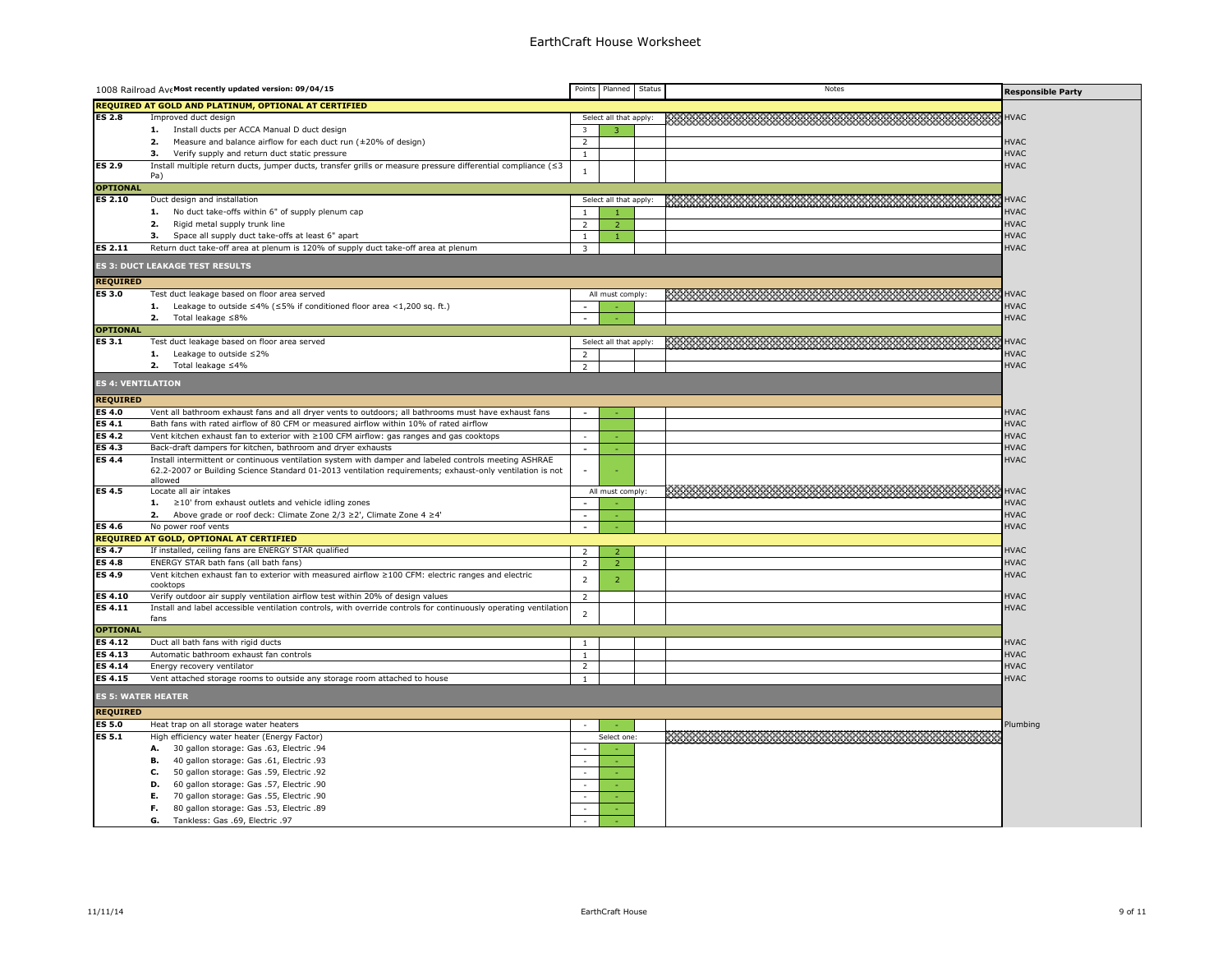|                                         | 1008 Railroad Ave Most recently updated version: 09/04/15                                   |                          | Points Planned         | Status | Notes | <b>Responsible Party</b> |  |
|-----------------------------------------|---------------------------------------------------------------------------------------------|--------------------------|------------------------|--------|-------|--------------------------|--|
| REQUIRED AT GOLD, OPTIONAL AT CERTIFIED |                                                                                             |                          |                        |        |       |                          |  |
| <b>ES 5.2</b>                           | Hot water piping insulation ≥R-4 (100%)                                                     | $\overline{2}$           |                        |        |       | Plumbing                 |  |
| <b>OPTIONAL</b>                         |                                                                                             |                          |                        |        |       |                          |  |
| <b>ES 5.3</b>                           | ENERGY STAR qualified heat pump water heater                                                | $\overline{3}$           |                        |        |       | Plumbing                 |  |
|                                         | <b>ES 6: LIGHTING/APPLIANCES</b>                                                            |                          |                        |        |       |                          |  |
|                                         | REQUIRED AT PLATINUM, OPTIONAL AT GOLD & CERTIFIED                                          |                          |                        |        |       |                          |  |
| <b>ES 6.0</b>                           | ENERGY STAR Advanced Lighting Package                                                       | $\overline{2}$           |                        |        |       | Site Super               |  |
| <b>OPTIONAL</b>                         |                                                                                             |                          |                        |        |       |                          |  |
| <b>ES 6.1</b>                           | High-efficacy lighting in ≥80% of all permanent indoor and outdoor fixtures                 | 2                        |                        |        |       |                          |  |
| <b>ES 6.2</b>                           | If installed, ENERGY STAR qualified dishwasher                                              | 2                        | $\overline{z}$         |        |       |                          |  |
| ES 6.3                                  | If installed, ENERGY STAR qualified refrigerator                                            | 2                        | $\overline{2}$         |        |       |                          |  |
| ES 6.4                                  | If installed ENERGY STAR qualified clothes washer (water factor ≤6.0 gal)                   | 2                        | $\overline{z}$         |        |       |                          |  |
| ES 6.5                                  | Lighting control systems                                                                    |                          | Select all that apply: |        |       | Site Super               |  |
|                                         | 1. Automatic outdoor lighting controls                                                      | 2                        |                        |        |       | Site Super               |  |
|                                         | 2. Garage and storage lighting uses a timer switch or occupancy sensor                      | $\mathbf{1}$             |                        |        |       | Site Super               |  |
|                                         | <b>ENERGY EFFICIENT SYSTEMS TOTAL</b>                                                       |                          | 34                     |        |       |                          |  |
|                                         |                                                                                             |                          |                        |        |       |                          |  |
|                                         |                                                                                             |                          |                        |        |       |                          |  |
|                                         | <b>WATER EFFICIENCY (WE)</b>                                                                |                          |                        |        |       |                          |  |
|                                         | <b>WE 1: INDOOR WATER USE</b>                                                               |                          |                        |        |       |                          |  |
| <b>REQUIRED</b>                         |                                                                                             |                          |                        |        |       |                          |  |
| <b>WE 1.0</b>                           | Detect no leaks at any water-using fixture, appliance or equipment                          | $\sim$                   |                        |        |       | Plumbing                 |  |
| <b>WE 1.1</b>                           | WaterSense labeled toilets, showerheads, lavatory faucets and accessories (all must comply) |                          |                        |        |       | Plumbing                 |  |
|                                         |                                                                                             |                          |                        |        |       |                          |  |
|                                         | REQUIRED AT PLATINUM, OPTIONAL AT GOLD AND CERTIFIED                                        |                          |                        |        |       |                          |  |
| <b>WE 1.2</b>                           | WaterSense New Home Certification                                                           | 2                        |                        |        |       | Site Super               |  |
| <b>OPTIONAL</b>                         |                                                                                             |                          |                        |        |       | Plumbing                 |  |
| <b>WE 1.3</b>                           | Kitchen sink faucet and accessories $(\leq 2.0$ gpm)                                        | 2                        |                        |        |       | Plumbing                 |  |
| <b>WE 1.4</b>                           | Store ≤0.5 gal of water between water heater and fixture                                    | 3                        |                        |        |       | Plumbing                 |  |
| <b>WE 1.5</b>                           | Toilet $( \leq 1.1$ avg gal/flush)                                                          | 3                        | 3                      |        |       | Plumbing                 |  |
| <b>WE 2: OUTDOOR WATER USE</b>          |                                                                                             |                          |                        |        |       |                          |  |
| <b>REQUIRED</b>                         |                                                                                             |                          |                        |        |       |                          |  |
| <b>WE 2.0</b>                           | Cover all exposed soil with 2"-3" mulch layer                                               |                          |                        |        |       | Landscaping              |  |
| <b>WE 2.1</b>                           | If installed, irrigation system                                                             |                          | All must comply:       |        |       | Landscaping              |  |
|                                         | Must have rain sensor shutoff switch<br>1.                                                  |                          |                        |        |       | Landscaping              |  |
|                                         | 2.<br>Provide operating manual to homeowner                                                 | - 2                      |                        |        |       | Landscaping              |  |
|                                         | Provide irrigation system layout to homeowner<br>з.                                         | $\sim$                   |                        |        |       | Landscaping              |  |
|                                         | Does not water hard surfaces such as sidewalks and home foundation<br>4.                    | $\sim$                   |                        |        |       | Landscaping              |  |
| <b>WE 2.2</b>                           | If installed, all pools or spas must have an appropriate cover                              | $\overline{\phantom{a}}$ |                        |        |       | Landscaping              |  |
| <b>WE 2.3</b>                           | If installed, ornamental water features must recirculate water and serve beneficial use     |                          |                        |        |       | Landscaping              |  |
|                                         | REQUIRED GOLD, OPTIONAL AT CERTIFIED                                                        |                          |                        |        |       |                          |  |
| <b>WE 2.4</b>                           | Irrigation                                                                                  |                          | Select all that apply: |        |       | Landscaping              |  |
|                                         | Zone irrigation system for specific water needs in each planting area<br>1.                 | $\overline{2}$           |                        |        |       | Landscaping              |  |
|                                         | 2.<br>Provide weather station or soil moisture sensor on irrigation system                  | 2                        |                        |        |       | Landscaping              |  |